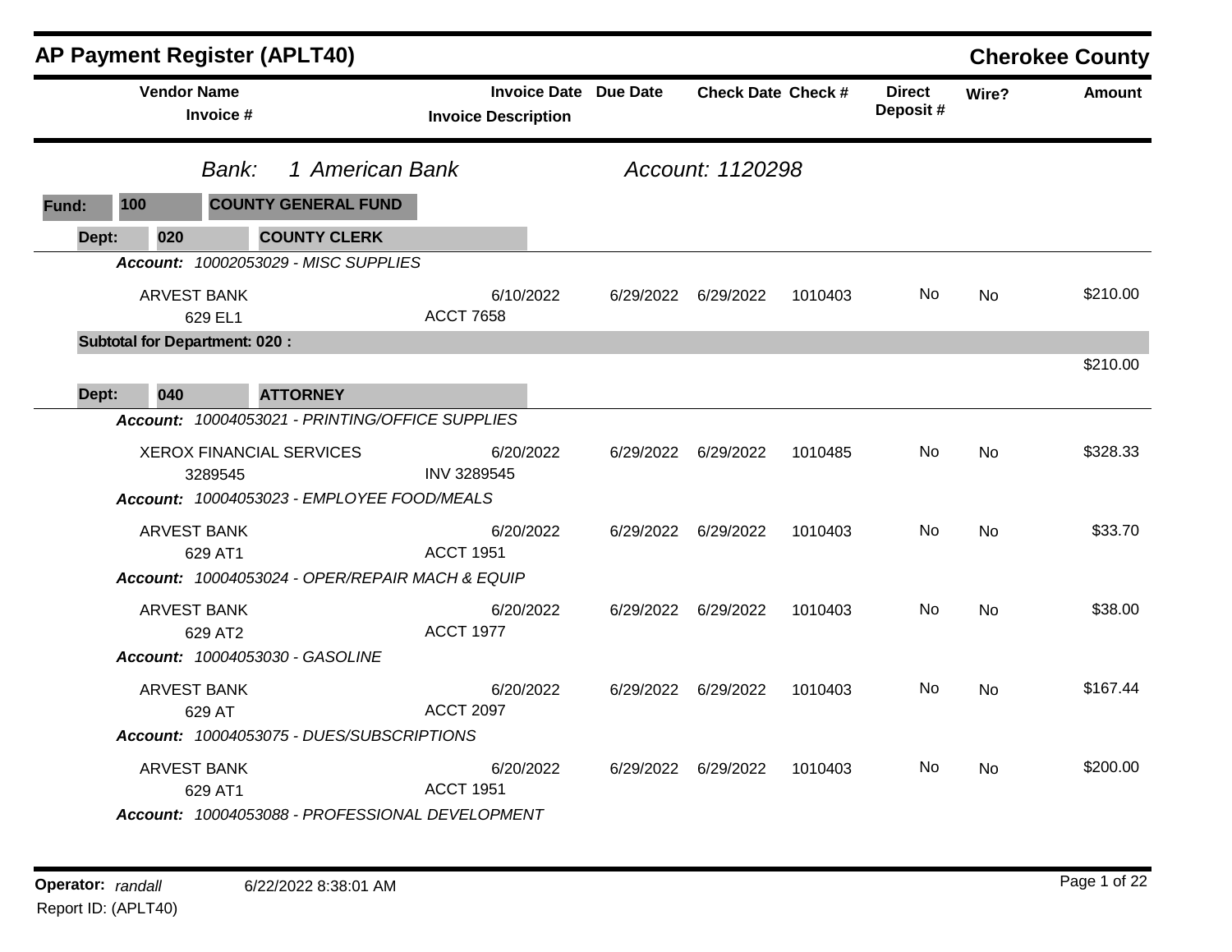|       | <b>AP Payment Register (APLT40)</b>  |                                                                              |                            |                     |           |                           |         |                           |           | <b>Cherokee County</b> |
|-------|--------------------------------------|------------------------------------------------------------------------------|----------------------------|---------------------|-----------|---------------------------|---------|---------------------------|-----------|------------------------|
|       | <b>Vendor Name</b><br>Invoice #      |                                                                              | <b>Invoice Description</b> | <b>Invoice Date</b> | Due Date  | <b>Check Date Check #</b> |         | <b>Direct</b><br>Deposit# | Wire?     | <b>Amount</b>          |
|       | <b>ARVEST BANK</b><br>629 AT1        |                                                                              | <b>ACCT 1951</b>           | 6/20/2022           | 6/29/2022 | 6/29/2022                 | 1010403 | No.                       | No        | \$50.00                |
|       | <b>Subtotal for Department: 040:</b> |                                                                              |                            |                     |           |                           |         |                           |           | \$817.47               |
| Dept: | 050                                  | <b>REGISTER OF DEEDS</b><br>Account: 10005053073 - TRANSPORTATION            |                            |                     |           |                           |         |                           |           |                        |
|       | <b>BARBARA S BILKE</b><br>629        |                                                                              | MILEAGE/SEMINAR            | 6/20/2022           | 6/29/2022 | 6/29/2022                 | 1010405 | No                        | No        | \$52.07                |
|       | <b>Subtotal for Department: 050:</b> |                                                                              |                            |                     |           |                           |         |                           |           | \$52.07                |
| Dept: | 060                                  | <b>SHERIFF &amp; JAIL</b><br>Account: 10006053021 - PRINTING/OFFICE SUPPLIES |                            |                     |           |                           |         |                           |           |                        |
|       | <b>QUILL CORPORATION</b><br>25449742 |                                                                              | INV 25449742               | 6/13/2022           | 6/29/2022 | 6/29/2022                 | 1010460 | No                        | <b>No</b> | \$213.94               |
|       | <b>APRIL MCAFEE</b><br>629           |                                                                              | <b>REIMBURSEMENT</b>       | 6/20/2022           | 6/29/2022 | 6/29/2022                 | 1010401 | No                        | No        | \$15.17                |
|       | <b>TEAMVIEWER GMBH</b><br>R01526828  | Account: 10006053022 - EMPLOYEE UNIFORMS/ACCESSORIES                         | <b>INV R01526828</b>       | 6/20/2022           | 6/29/2022 | 6/29/2022                 | 1010471 | No                        | <b>No</b> | \$1,417.00             |
|       |                                      |                                                                              |                            |                     |           |                           |         | No.                       |           | \$615.27               |
|       | <b>CINTAS CORP</b><br>8405705937     |                                                                              | INV 8405705937             | 6/10/2022           | 6/29/2022 | 6/29/2022                 | 1010414 |                           | <b>No</b> |                        |
|       |                                      | Account: 10006053025 - PARTS/VEHICLE REPAIRS                                 |                            |                     |           |                           |         |                           |           |                        |
|       | NATALINIS AUTOMOTIVE<br>808112       |                                                                              | <b>INV 808112</b>          | 6/10/2022           | 6/29/2022 | 6/29/2022                 | 1010453 | No                        | <b>No</b> | \$2.31                 |
|       | PITTSBURG AUTO GLASS<br>4087         |                                                                              | <b>INV 4087</b>            | 6/10/2022           | 6/29/2022 | 6/29/2022                 | 1010457 | No                        | No.       | \$40.00                |
|       |                                      | Account: 10006053030 - GASOLINE                                              |                            |                     |           |                           |         |                           |           |                        |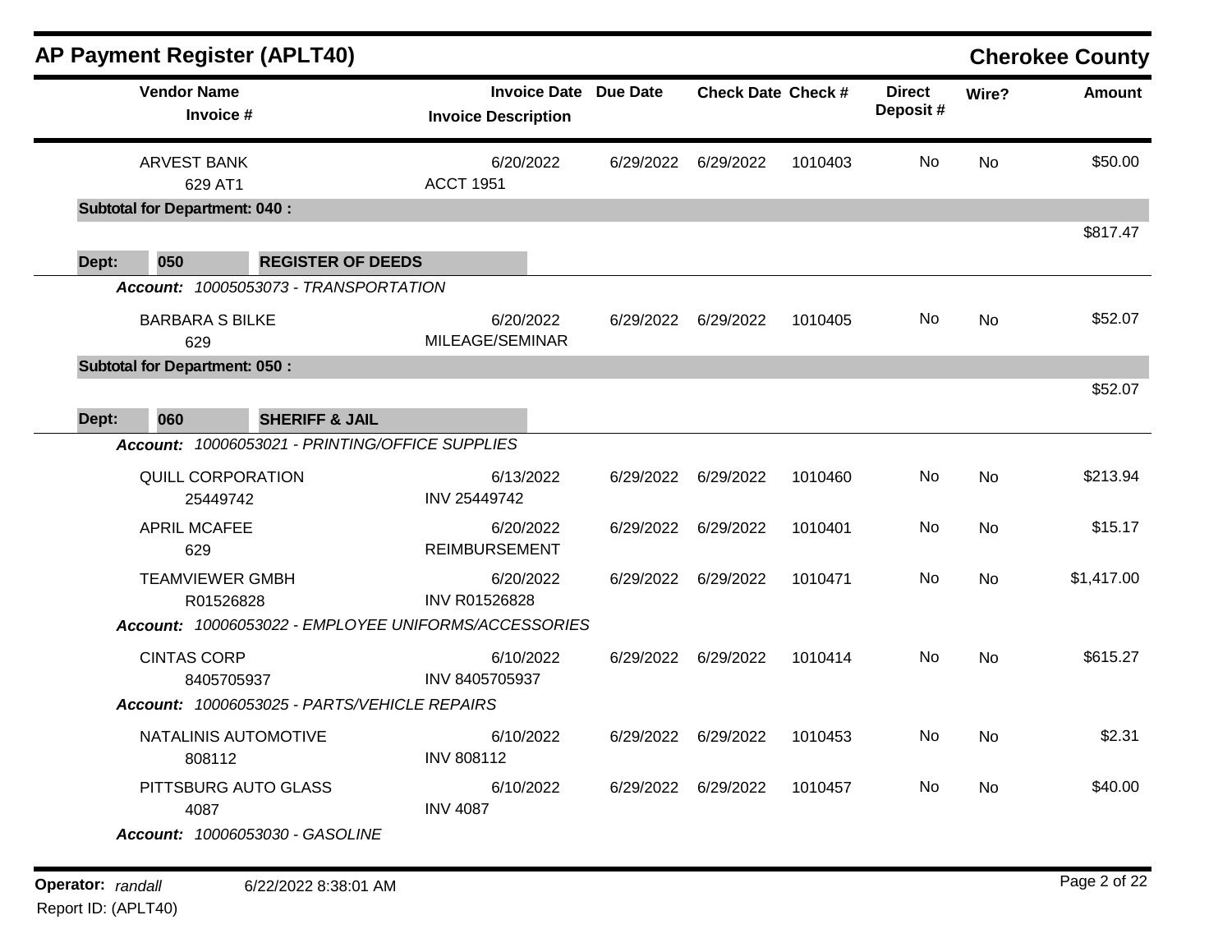| <b>Vendor Name</b><br>Invoice #                                                 | Invoice Date Due Date<br><b>Invoice Description</b> | <b>Check Date Check #</b> |         | <b>Direct</b><br>Deposit# | Wire?          | Amount   |
|---------------------------------------------------------------------------------|-----------------------------------------------------|---------------------------|---------|---------------------------|----------------|----------|
| <b>ARVEST BANK</b><br>629 SH                                                    | 6/10/2022<br><b>ACCT 1696</b>                       | 6/29/2022 6/29/2022       | 1010403 | No.                       | <b>No</b>      | \$45.18  |
| <b>ARVEST BANK</b><br>629 SH5                                                   | 6/10/2022<br><b>ACCT 1738</b>                       | 6/29/2022 6/29/2022       | 1010404 | No                        | <b>No</b>      | \$200.81 |
| <b>ARVEST BANK</b><br>629 SH <sub>2</sub><br>Account: 10006053031 - DIESEL FUEL | 6/10/2022<br><b>ACCT 8604</b>                       | 6/29/2022 6/29/2022       | 1010403 | No.                       | <b>No</b>      | \$197.04 |
| <b>ARVEST BANK</b><br>629 SH4                                                   | 6/10/2022<br><b>ACCT 1670</b>                       | 6/29/2022 6/29/2022       | 1010403 | No                        | <b>No</b>      | \$59.95  |
| <b>ARVEST BANK</b><br>629 SH<br>Account: 10006053040 - JANITORIAL SUPPLIES      | 6/10/2022<br><b>ACCT 1696</b>                       | 6/29/2022 6/29/2022       | 1010403 | No.                       | <b>No</b>      | \$2.06   |
| <b>HENRY KRAFT INC</b><br>423696                                                | 6/20/2022<br><b>INV 423696</b>                      | 6/29/2022 6/29/2022       | 1010433 | No.                       | No             | \$593.05 |
| <b>HENRY KRAFT INC</b><br>423024                                                | 6/10/2022<br><b>INV 423024</b>                      | 6/29/2022 6/29/2022       | 1010434 | No.                       | <b>No</b>      | \$887.98 |
| TRUE VALUE COLUMBUS<br>A470801                                                  | 6/10/2022<br><b>TRANS 470801</b>                    | 6/29/2022 6/29/2022       | 1010477 | No.                       | <b>No</b>      | \$22.97  |
| <b>HENRY KRAFT INC</b><br>423156<br>Account: 10006053072 - GAS, ELECTRIC, WATER | 6/10/2022<br><b>INV 423156</b>                      | 6/29/2022 6/29/2022       | 1010434 | No.                       | No             | \$84.60  |
| SERVICE RECYCLING, LLC<br>847762<br>Account: 10006053073 - TRANSPORTATION       | 6/10/2022<br><b>INV 847762</b>                      | 6/29/2022 6/29/2022       | 1010466 | No.                       | <b>No</b>      | \$45.00  |
| <b>ARVEST BANK</b><br>629 SH3<br>Account: 10006053074 - TELEPHONE BILLS         | 6/10/2022<br><b>ACCT 1753</b>                       | 6/29/2022 6/29/2022       | 1010403 | No.                       | N <sub>o</sub> | \$83.01  |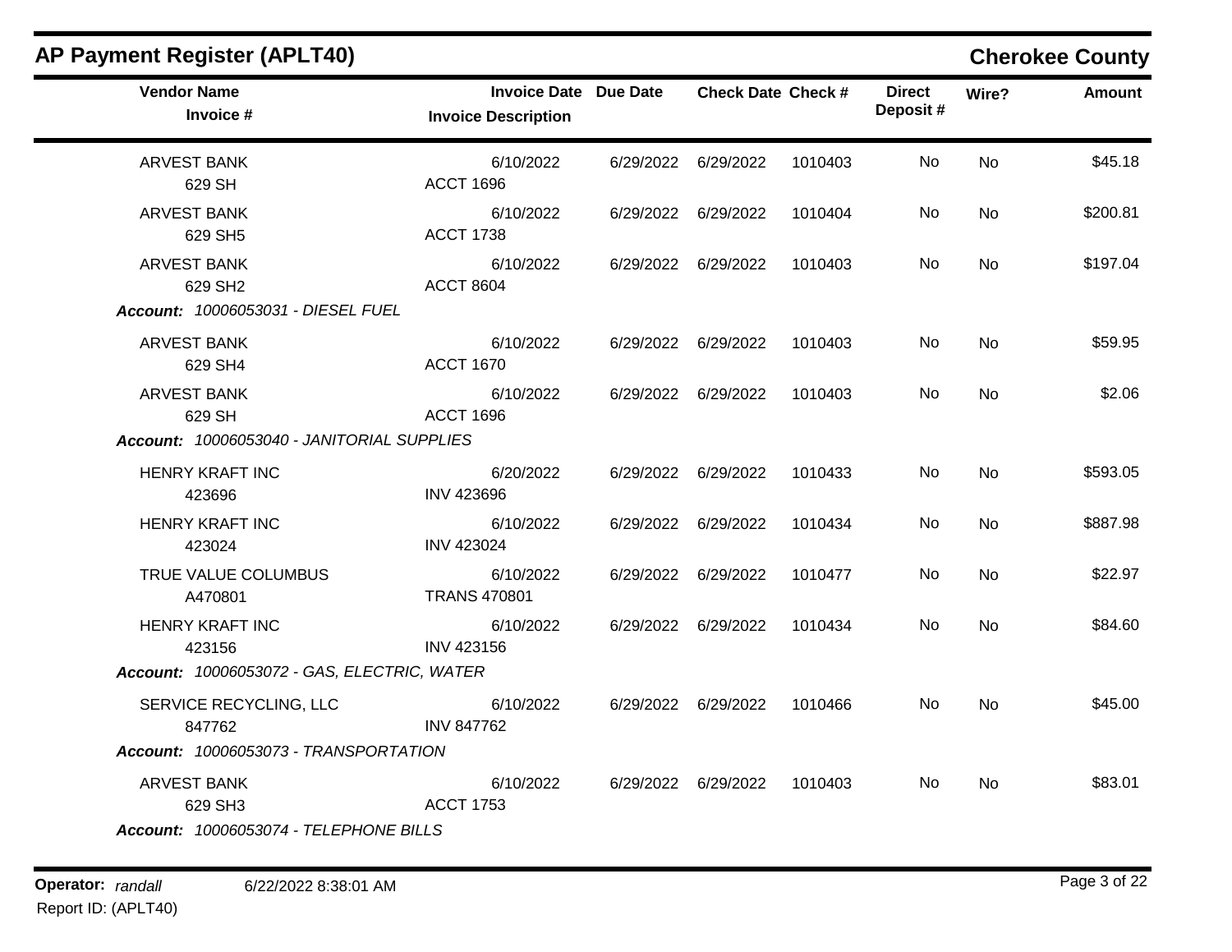|                               |                                                                                                                                 |                              |         |                           |           | <b>Cherokee Count</b> |
|-------------------------------|---------------------------------------------------------------------------------------------------------------------------------|------------------------------|---------|---------------------------|-----------|-----------------------|
| <b>Invoice Description</b>    |                                                                                                                                 |                              |         | <b>Direct</b><br>Deposit# | Wire?     | Amoun                 |
| 6/10/2022<br>ACCT 121787      | 6/29/2022                                                                                                                       | 6/29/2022                    | 1010419 | No.                       | <b>No</b> | \$39.53               |
| 6/10/2022<br>ACCT 314237715   | 6/29/2022                                                                                                                       | 6/29/2022                    | 1010410 | No                        | <b>No</b> | \$61.05               |
|                               |                                                                                                                                 |                              |         |                           |           |                       |
| 6/10/2022<br>2021-2022 DUES   | 6/29/2022                                                                                                                       | 6/29/2022                    | 1010465 | No                        | <b>No</b> | \$10.00               |
|                               |                                                                                                                                 |                              |         |                           |           |                       |
| 6/10/2022<br><b>ACCT 1696</b> | 6/29/2022                                                                                                                       | 6/29/2022                    | 1010403 | No.                       | <b>No</b> | \$20.50               |
|                               | CRAW-KAN TELEPHONE COOPERATIVE INC<br>Account: 10006053075 - DUES/SUBSCRIPTIONS<br>Account: 10006053076 - PROFESSIONAL SERVICES | <b>Invoice Date Due Date</b> |         | <b>Check Date Check #</b> |           |                       |

CASE 10349

INV 5339

ACCT 1696

INV 31743808

INV 1225

INV 29225

INV 1375

# **Operator:** randall 6/22/2022 8:38:01 AM *Page 4 of 22*

SPRING RIVER MH & WELLNESS

MID AMERICA PEST CONTROL, LLC

TOSHIBA FINANCIAL SERVICES

CITY TELE COIN COMPANY INC

*Account: 10006053080 - MAINTENANCE/BLDGS & GROUNDS*

*Account: 10006053083 - EQUIPMENT LEASE/RENTAL*

*Account: 10006053737 - INMATE PERSONAL ITEMS*

629

5339

31743808

1225

29225

1375

TURNKEY CORRECTIONS

TURNKEY CORRECTIONS

ARVEST BANK 629 SH

Report ID: (APLT40)

### **Cherokee County**

No

No

No

No

No

No

No

6/10/2022 6/29/2022 6/29/2022 1010467 No \$200.00

6/13/2022 6/29/2022 6/29/2022 1010450 No \$100.00

6/10/2022 6/29/2022 6/29/2022 1010403 No \$805.71

6/10/2022 6/29/2022 6/29/2022 1010473 No \$492.41

6/13/2022 6/29/2022 6/29/2022 1010478 No \$3,535.76

6/20/2022 6/29/2022 6/29/2022 1010416 No \$6,000.00

6/10/2022 6/29/2022 6/29/2022 1010479 No \$330.49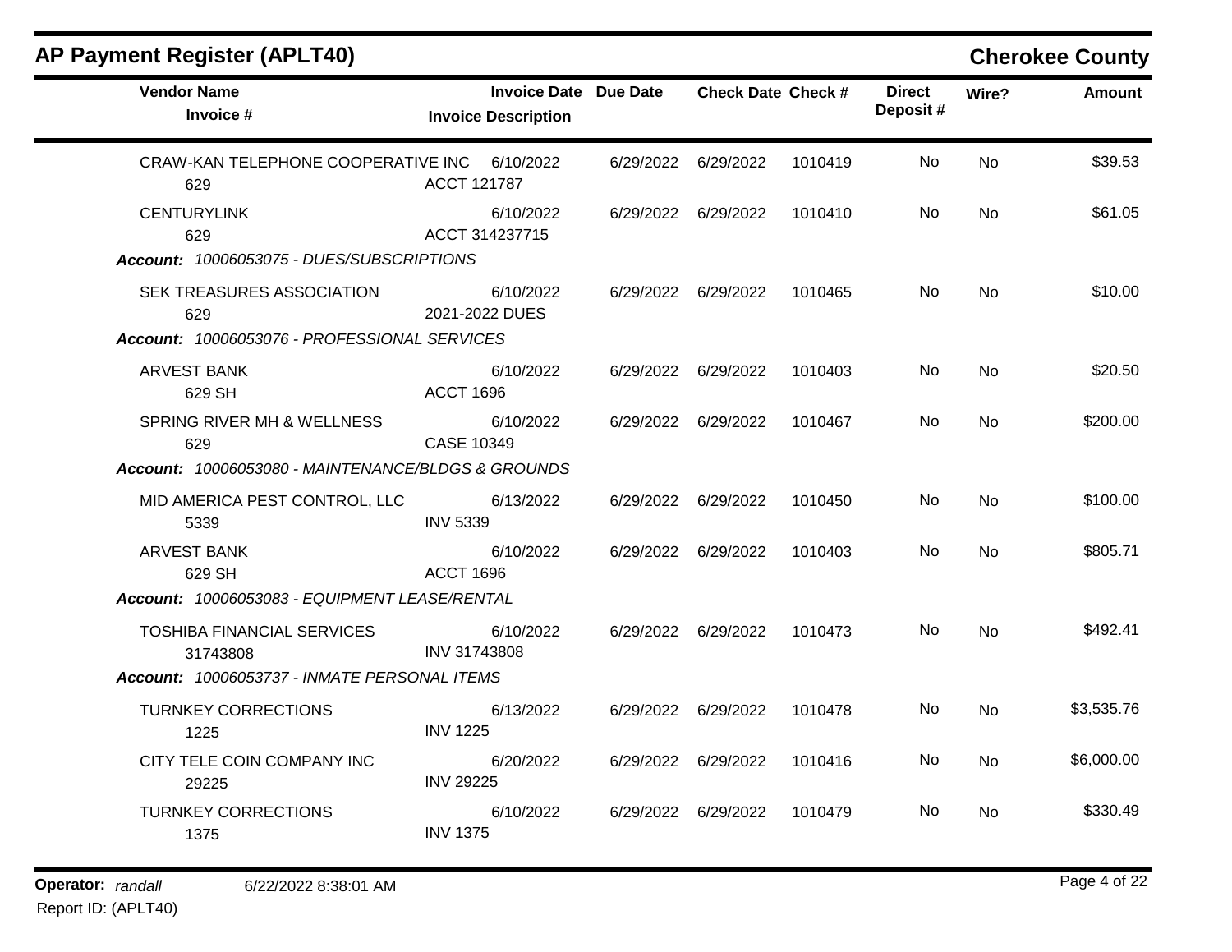|                                                                          |                                     |                              |                           |         |                           |           | <b>ONGIORGE OUGHLY</b> |
|--------------------------------------------------------------------------|-------------------------------------|------------------------------|---------------------------|---------|---------------------------|-----------|------------------------|
| <b>Vendor Name</b><br>Invoice #                                          | <b>Invoice Description</b>          | <b>Invoice Date Due Date</b> | <b>Check Date Check #</b> |         | <b>Direct</b><br>Deposit# | Wire?     | Amount                 |
| <b>TURNKEY CORRECTIONS</b><br>1224                                       | 6/13/2022<br><b>INV 1224</b>        |                              | 6/29/2022 6/29/2022       | 1010478 | No.                       | <b>No</b> | \$382.56               |
| <b>CHARM-TEX INC</b><br>0286863                                          | 6/20/2022<br>INV 0286863            |                              | 6/29/2022 6/29/2022       | 1010411 | No                        | <b>No</b> | \$128.90               |
| ANCHORTEX CORPORATION<br>418082                                          | 6/10/2022<br><b>INV 418082</b>      |                              | 6/29/2022 6/29/2022       | 1010399 | No.                       | <b>No</b> | \$1,352.50             |
| <b>CHARM-TEX INC</b><br>0285719<br>Account: 10006053786 - INMATE MEDICAL | 6/10/2022<br>INV 0285719            |                              | 6/29/2022 6/29/2022       | 1010411 | No                        | <b>No</b> | \$505.00               |
| WEST COUNTY RADIOLOGICAL GROUP INC<br>884229                             | 6/20/2022<br>ACCT 884229/NEGOT RATE |                              | 6/29/2022 6/29/2022       | 1010483 | No.                       | <b>No</b> | \$44.11                |
| WEST COUNTY RADIOLOGICAL GROUP INC<br>927143                             | 6/20/2022<br>ACCT 927143/NEGOT RATE | 6/29/2022                    | 6/29/2022                 | 1010483 | No.                       | <b>No</b> | \$41.15                |
| WEST COUNTY RADIOLOGICAL GROUP INC<br>907421                             | 6/20/2022<br>ACCT 907421/NEGOT RATE |                              | 6/29/2022 6/29/2022       | 1010483 | No.                       | <b>No</b> | \$5.71                 |
| <b>WELLPATH LLC</b><br>93591                                             | 6/10/2022<br><b>INV 93591</b>       |                              | 6/29/2022 6/29/2022       | 1010482 | No.                       | <b>No</b> | \$18.00                |
| WEST COUNTY RADIOLOGICAL GROUP INC<br>863782                             | 6/20/2022<br>ACCT 863782/NEGOT RATE |                              | 6/29/2022 6/29/2022       | 1010483 | No                        | <b>No</b> | \$5.71                 |
| WEST COUNTY RADIOLOGICAL GROUP INC 6/20/2022<br>926701                   | ACCT 926701/NEGOT RATE              |                              | 6/29/2022 6/29/2022       | 1010483 | No.                       | <b>No</b> | \$13.24                |
| ADVANCED CORRECTIONAL HEALTHCARE,<br>FC1634                              | 6/10/2022<br><b>INV FC 1634</b>     |                              | 6/29/2022 6/29/2022       | 1010397 | No                        | <b>No</b> | \$6.32                 |
| <b>BTX KS INC</b><br>3228053122                                          | 6/10/2022<br>INV 3228053122         |                              | 6/29/2022 6/29/2022       | 1010408 | No                        | <b>No</b> | \$381.00               |
| WEST COUNTY RADIOLOGICAL GROUP INC<br>898823                             | 6/20/2022<br>ACCT 898823/NEGOT RATE | 6/29/2022                    | 6/29/2022                 | 1010483 | No.                       | <b>No</b> | \$43.19                |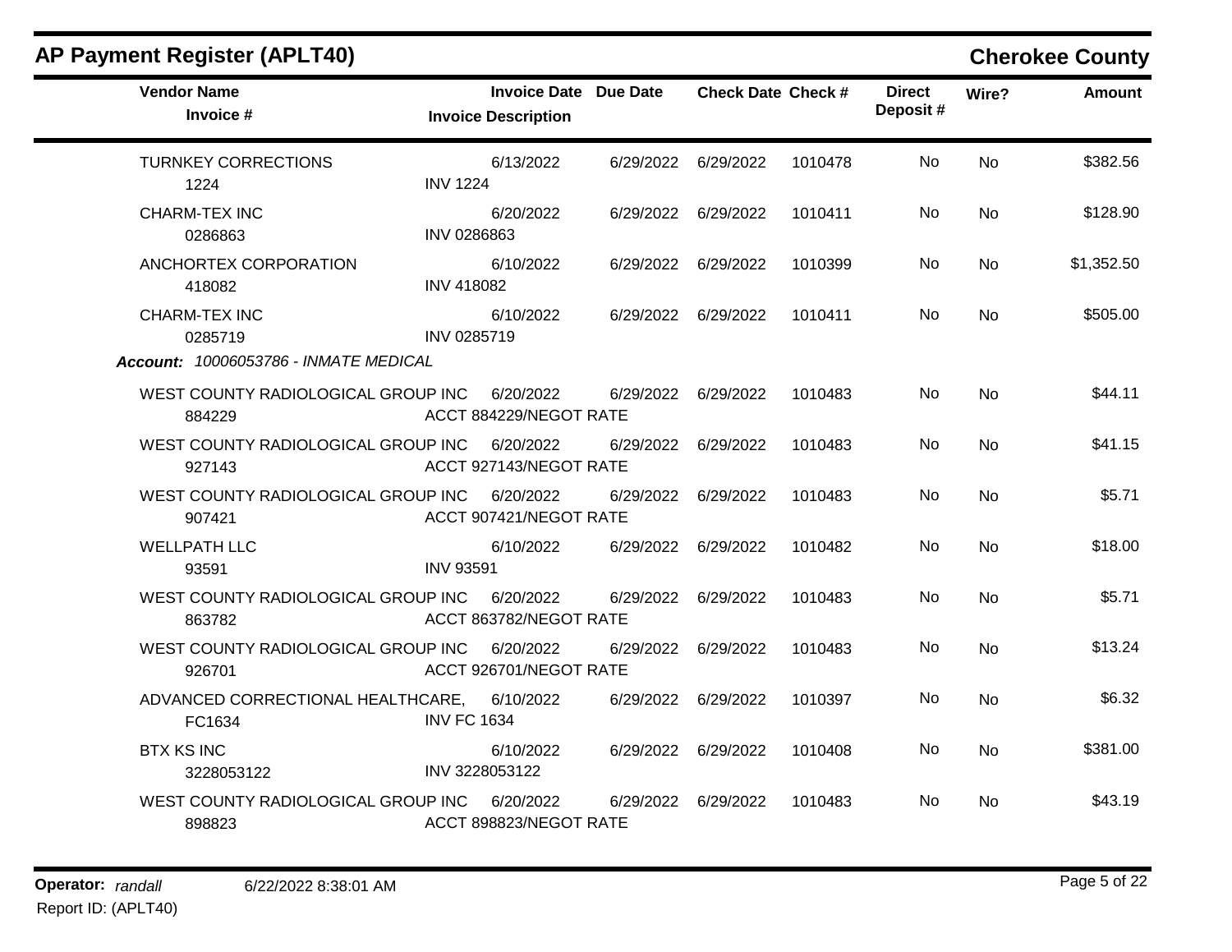|       | <b>Vendor Name</b><br>Invoice #                 | <b>Invoice Date Due Date</b><br><b>Invoice Description</b> |           | <b>Check Date Check #</b> |         | <b>Direct</b><br>Deposit# | Wire?     | <b>Amount</b> |
|-------|-------------------------------------------------|------------------------------------------------------------|-----------|---------------------------|---------|---------------------------|-----------|---------------|
|       | DIRECT BENEFIT SOLUTIONS<br>2022-290            | 6/20/2022<br>INV 2022-290                                  | 6/29/2022 | 6/29/2022                 | 1010420 | No                        | <b>No</b> | \$461.33      |
|       | <b>MERCY COLUMBUS</b><br>629                    | 6/10/2022<br>ACCT H9420000485304/NEGOT. RATE               |           | 6/29/2022 6/29/2022       | 1010447 | No.                       | No        | \$90.35       |
|       | WEST COUNTY RADIOLOGICAL GROUP INC<br>864183 SH | 6/20/2022<br>ACCT 864183/NEGOT RATE                        | 6/29/2022 | 6/29/2022                 | 1010483 | No                        | No        | \$5.71        |
|       | ADVANCED CORRECTIONAL HEALTHCARE,<br>11871      | 6/10/2022<br><b>INV 118711</b>                             | 6/29/2022 | 6/29/2022                 | 1010397 | No                        | No        | \$583.04      |
|       | WEST COUNTY RADIOLOGICAL GROUP INC<br>864183    | 6/20/2022<br>ACCT 864183/NEGOT RATE                        | 6/29/2022 | 6/29/2022                 | 1010483 | <b>No</b>                 | <b>No</b> | \$5.71        |
|       | <b>WELLPATH LLC</b><br>0094153                  | 6/20/2022<br>INV 0094153                                   | 6/29/2022 | 6/29/2022                 | 1010481 | No                        | No        | \$180.00      |
|       | WEST COUNTY RADIOLOGICAL GROUP INC<br>842477    | 6/20/2022<br>ACCT 842477/NEGOT RATE                        | 6/29/2022 | 6/29/2022                 | 1010483 | No                        | <b>No</b> | \$6.93        |
|       | WEST COUNTY RADIOLOGICAL GROUP INC<br>898823 SH | 6/20/2022<br>ACCT 898823/NEGOT RATE                        | 6/29/2022 | 6/29/2022                 | 1010483 | No.                       | No.       | \$6.62        |
|       | <b>Subtotal for Department: 060:</b>            |                                                            |           |                           |         |                           |           |               |
| Dept: | 070<br><b>DISTRICT COURT</b>                    |                                                            |           |                           |         |                           |           | \$20,387.87   |
|       | Account: 10007053021 - PRINTING/OFFICE SUPPLIES |                                                            |           |                           |         |                           |           |               |
|       | ETTINGER'S OFFICE SUPPLY<br>5479150             | 6/20/2022<br><b>INV 5479150</b>                            | 6/29/2022 | 6/29/2022                 | 1010424 | No                        | <b>No</b> | \$9.00        |
|       | ETTINGER'S OFFICE SUPPLY<br>5478090             | 6/20/2022<br><b>INV 5478090</b>                            |           | 6/29/2022 6/29/2022       | 1010423 | No                        | <b>No</b> | \$280.49      |
|       | Account: 10007053028 - COMPUTER SUPPLIES        |                                                            |           |                           |         |                           |           |               |
|       | ADVANTAGE COMPUTER ENTERPRISES IN<br>90520      | 6/20/2022<br><b>INV 90520</b>                              | 6/29/2022 | 6/29/2022                 | 1010398 | No.                       | <b>No</b> | \$210.00      |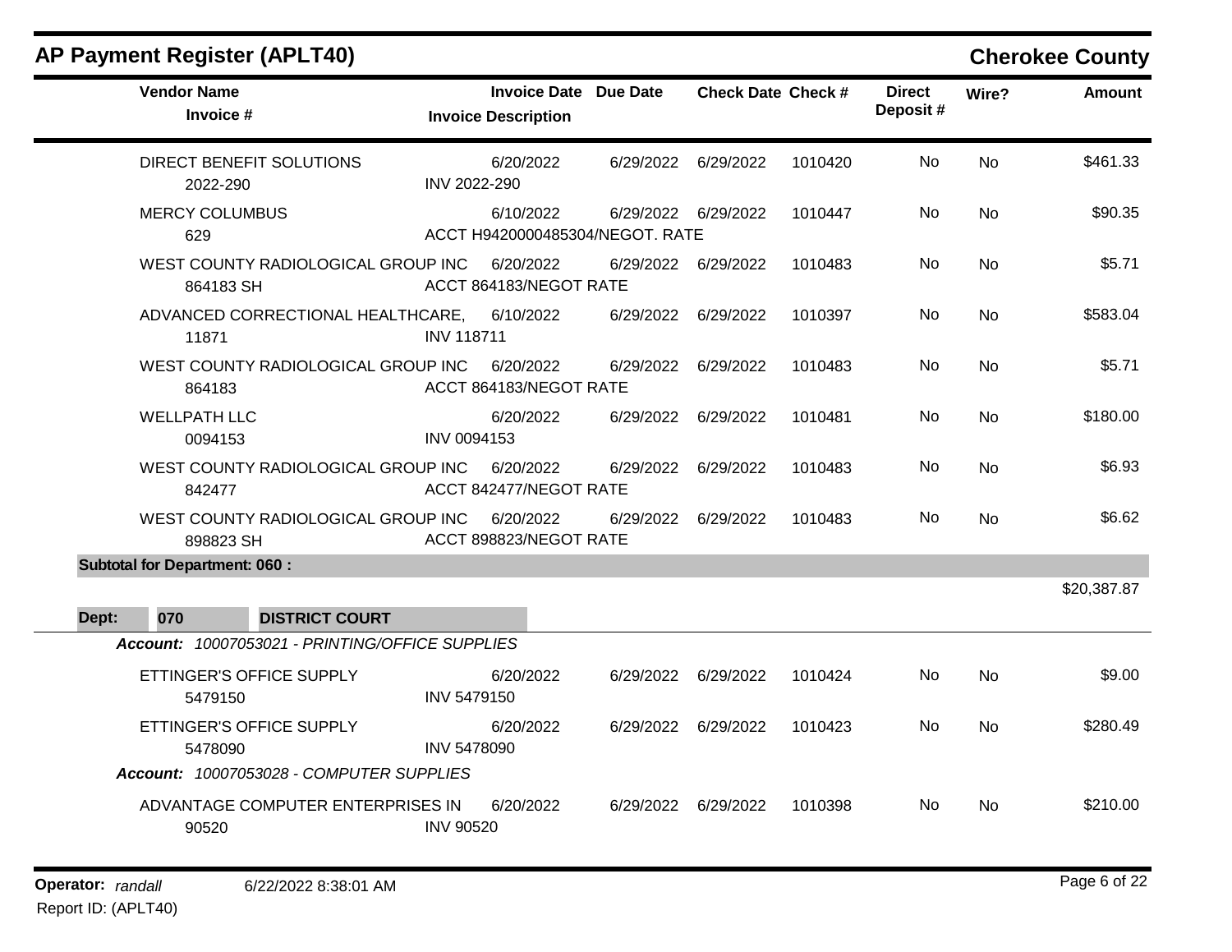| <b>AP Payment Register (APLT40)</b>                                                    |                   |                                                   |                 |                           |         |                           |       | <b>Cherokee County</b> |
|----------------------------------------------------------------------------------------|-------------------|---------------------------------------------------|-----------------|---------------------------|---------|---------------------------|-------|------------------------|
| <b>Vendor Name</b><br>Invoice #                                                        |                   | <b>Invoice Date</b><br><b>Invoice Description</b> | <b>Due Date</b> | <b>Check Date Check #</b> |         | <b>Direct</b><br>Deposit# | Wire? | <b>Amount</b>          |
| ADVANTAGE COMPUTER ENTERPRISES IN<br>90521                                             | <b>INV 90521</b>  | 6/20/2022                                         | 6/29/2022       | 6/29/2022                 | 1010398 | No                        | No    | \$236.00               |
| ADVANTAGE COMPUTER ENTERPRISES IN<br>90395 DC<br>Account: 10007053073 - TRANSPORTATION | <b>INV 90395</b>  | 6/20/2022                                         | 6/29/2022       | 6/29/2022                 | 1010398 | No                        | No    | \$62.50                |
| <b>TRESA MILLER</b><br>629<br>Account: 10007053074 - TELEPHONE BILLS                   |                   | 6/20/2022<br><b>TRAVEL EXPENSE</b>                | 6/29/2022       | 6/29/2022                 | 1010475 | No                        | No    | \$25.49                |
| PARCOM, LLC<br>1529<br>Account: 10007053076 - PROFESSIONAL SERVICES                    | <b>INV 1529</b>   | 6/20/2022                                         | 6/29/2022       | 6/29/2022                 | 1010456 | No                        | No    | \$160.00               |
| <b>LADELL F TURLEY CSR</b><br>629 DC                                                   | <b>TRANSCRIPT</b> | 6/20/2022                                         | 6/29/2022       | 6/29/2022                 | 1010442 | No                        | No    | \$84.00                |
| <b>LADELL F TURLEY CSR</b><br>629                                                      | <b>TRANSCRIPT</b> | 6/20/2022                                         | 6/29/2022       | 6/29/2022                 | 1010442 | No                        | No    | \$56.00                |
| Account: 10007053088 - CLASSES/TRAINING FEES                                           |                   |                                                   |                 |                           |         |                           |       |                        |
| SECRETARY OF STATE<br>629                                                              |                   | 6/20/2022<br>NOTARY RENEWAL/LORI GABRIELSON       | 6/29/2022       | 6/29/2022                 | 1010463 | No                        | No    | \$25.00                |
| Account: 10007053134 - POSTAGE - EXPENSE<br><b>SANDIE GREEN</b><br>629                 |                   | 6/20/2022<br>REIMBURSEMENT/POSTAGE                | 6/29/2022       | 6/29/2022                 | 1010462 | No                        | No    | \$61.05                |
| <b>Subtotal for Department: 070:</b>                                                   |                   |                                                   |                 |                           |         |                           |       | \$1,209.53             |
| 080<br><b>COURTHOUSE</b><br>Dept:                                                      |                   |                                                   |                 |                           |         |                           |       |                        |
| Account: 10008053021 - PRINTING/OFFICE SUPPLIES                                        |                   |                                                   |                 |                           |         |                           |       |                        |
| STRONGHOLD DATA<br>38169                                                               | <b>INV 38169</b>  | 6/10/2022                                         |                 | 6/29/2022 6/29/2022       | 1010470 | No                        | No    | \$10.95                |
| Operator: randall<br>6/22/2022 8:38:01 AM                                              |                   |                                                   |                 |                           |         |                           |       | Page 7 of 22           |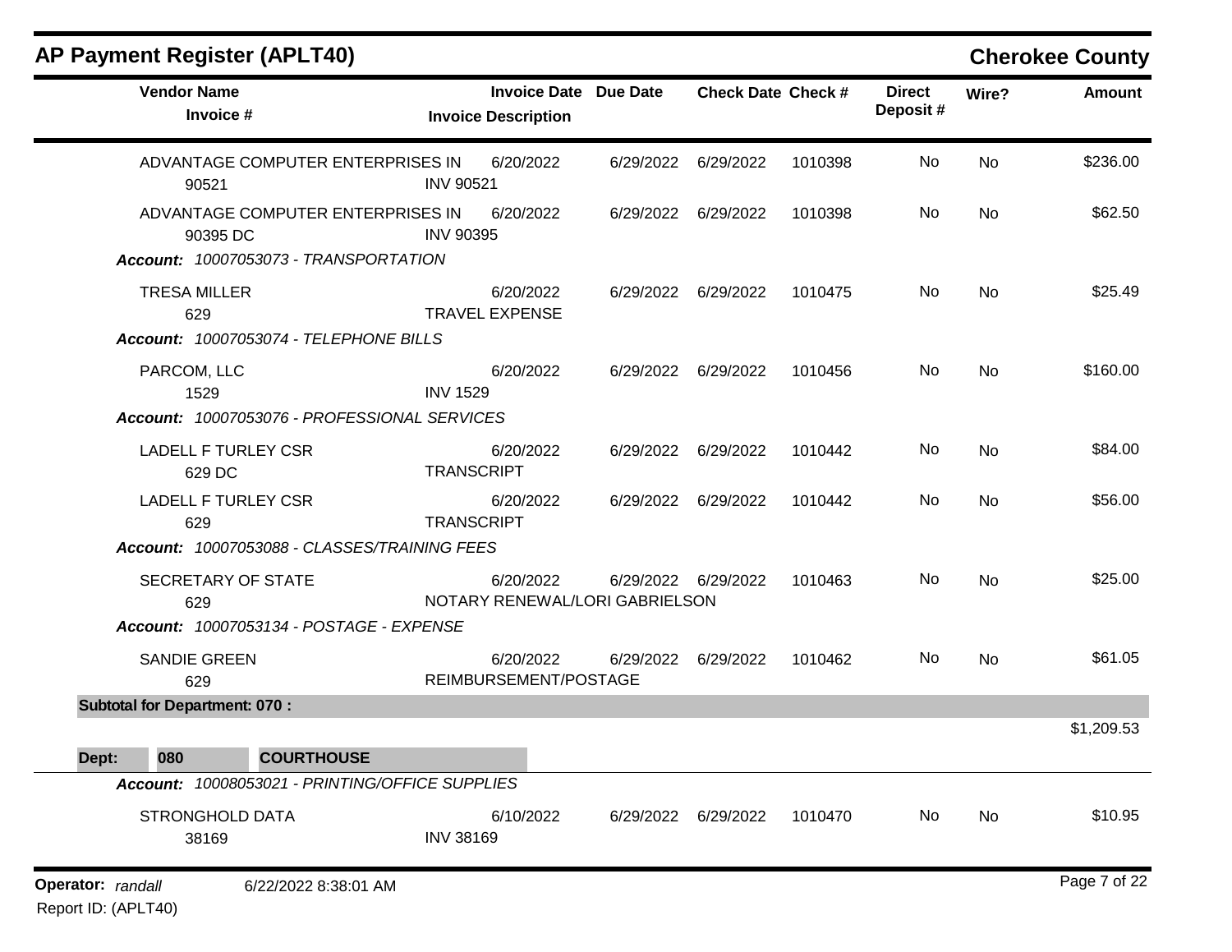| <b>AP Payment Register (APLT40)</b>                |                                                            |                           |         |                           |           | <b>Cherokee County</b> |
|----------------------------------------------------|------------------------------------------------------------|---------------------------|---------|---------------------------|-----------|------------------------|
| <b>Vendor Name</b><br>Invoice #                    | <b>Invoice Date Due Date</b><br><b>Invoice Description</b> | <b>Check Date Check #</b> |         | <b>Direct</b><br>Deposit# | Wire?     | <b>Amount</b>          |
| Account: 10008053029 - MISC SUPPLIES               |                                                            |                           |         |                           |           |                        |
| <b>ARVEST BANK</b><br>629 AP                       | 6/10/2022<br><b>ACCT 5472</b>                              | 6/29/2022 6/29/2022       | 1010403 | No.                       | <b>No</b> | \$116.00               |
| Account: 10008053040 - JANITORIAL SUPPLIES         |                                                            |                           |         |                           |           |                        |
| <b>HENRY KRAFT INC</b><br>423014                   | 6/10/2022<br><b>INV 423014</b>                             | 6/29/2022 6/29/2022       | 1010434 | No.                       | No        | \$110.21               |
| <b>ARVEST BANK</b><br>629 CH                       | 6/16/2022<br><b>ACCT 2488</b>                              | 6/29/2022 6/29/2022       | 1010402 | No.                       | <b>No</b> | \$1,766.89             |
| <b>CINTAS CORP</b><br>4120983118                   | 6/20/2022<br>INV 4120983118                                | 6/29/2022 6/29/2022       | 1010415 | No.                       | <b>No</b> | \$320.85               |
| Account: 10008053042 - BREAKROOM SUPPLIES          |                                                            |                           |         |                           |           |                        |
| <b>CINTAS CORP</b><br>9178985480                   | 6/13/2022<br>INV 9178985480                                | 6/29/2022 6/29/2022       | 1010415 | No.                       | <b>No</b> | \$143.60               |
| Account: 10008053080 - MAINTENANCE/BLDGS & GROUNDS |                                                            |                           |         |                           |           |                        |
| TRUE VALUE COLUMBUS<br>A471196                     | 6/10/2022<br><b>TRANS A471196</b>                          | 6/29/2022 6/29/2022       | 1010477 | No                        | <b>No</b> | \$17.98                |
| TRUE VALUE COLUMBUS<br>A471402                     | 6/10/2022<br><b>TRANS A471402</b>                          | 6/29/2022 6/29/2022       | 1010477 | No.                       | No        | \$3.38                 |
| TRUE VALUE COLUMBUS<br>A471199                     | 6/10/2022<br><b>TRANS A471199</b>                          | 6/29/2022 6/29/2022       | 1010477 | <b>No</b>                 | <b>No</b> | \$26.97                |
| TRUE VALUE COLUMBUS<br>A469877                     | 6/10/2022<br><b>TRANS A469877</b>                          | 6/29/2022 6/29/2022       | 1010477 | No                        | No        | \$3.38                 |
| <b>KONE INC</b><br>962231920                       | 6/13/2022<br>INV 962231920                                 | 6/29/2022 6/29/2022       | 1010441 | No                        | <b>No</b> | \$1,464.60             |
| TOUCHTON ELECTRIC INC<br>71737                     | 6/15/2022<br><b>INV 71737</b>                              | 6/29/2022 6/29/2022       | 1010474 | No.                       | No.       | \$68.00                |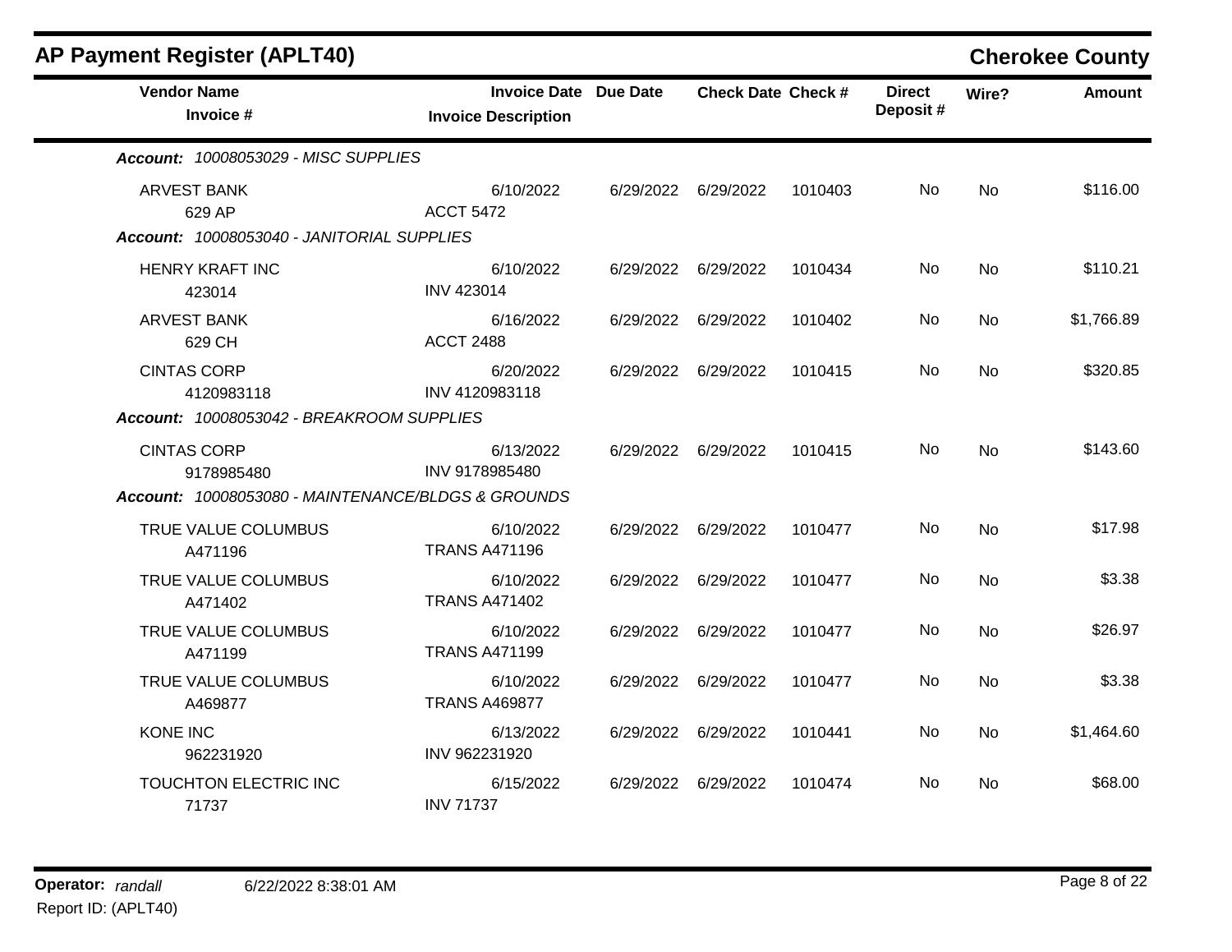|       | <b>AP Payment Register (APLT40)</b>                                         |                               |                                                            |           |                           |         |                           |           | <b>Cherokee County</b> |
|-------|-----------------------------------------------------------------------------|-------------------------------|------------------------------------------------------------|-----------|---------------------------|---------|---------------------------|-----------|------------------------|
|       | <b>Vendor Name</b><br>Invoice #                                             |                               | <b>Invoice Date Due Date</b><br><b>Invoice Description</b> |           | <b>Check Date Check #</b> |         | <b>Direct</b><br>Deposit# | Wire?     | <b>Amount</b>          |
|       | <b>ARVEST BANK</b><br>629 CH                                                |                               | 6/16/2022<br><b>ACCT 2488</b>                              | 6/29/2022 | 6/29/2022                 | 1010402 | No                        | No        | \$3,549.40             |
|       | TRUE VALUE COLUMBUS<br>A469564<br>Account: 10008053089 - OTHER CONTRACTUAL  |                               | 6/10/2022<br><b>TRANS A469564</b>                          | 6/29/2022 | 6/29/2022                 | 1010477 | No                        | <b>No</b> | \$3.49                 |
|       | ADAMS JONES LAW FIRM, P.A.<br>10182                                         |                               | 6/20/2022<br>STATEMENT 10182                               | 6/29/2022 | 6/29/2022                 | 1010396 | No                        | No        | \$1,484.00             |
|       | MENSE CPA FIRM, LLC<br>7836                                                 |                               | 6/20/2022<br>INV 7836, AUDIT                               |           | 6/29/2022 6/29/2022       | 1010446 | No                        | No        | \$15,360.00            |
|       | <b>CRAWFORD COUNTY CLERK</b><br>629                                         |                               | 6/13/2022<br>DISTRICT CORONERS SALARY/CHER CO/MAY 2022     | 6/29/2022 | 6/29/2022                 | 1010418 | No                        | No        | \$915.91               |
|       | <b>CINTAS CORP</b><br>8405725359                                            |                               | 6/13/2022<br>INV 8405725359                                |           | 6/29/2022 6/29/2022       | 1010413 | No                        | No        | \$83.86                |
|       | QUADIENT FINANCE USA, INC<br>629                                            |                               | 6/10/2022<br><b>POSTAGE</b>                                | 6/29/2022 | 6/29/2022                 | 1010459 | No                        | <b>No</b> | \$12,402.68            |
|       | Account: 10008053429 - DEATH - FORENSIC EXP                                 |                               |                                                            |           |                           |         |                           |           |                        |
|       | <b>FORENSIC MEDICAL</b><br>20078                                            |                               | 6/20/2022<br><b>INV 20078</b>                              | 6/29/2022 | 6/29/2022                 | 1010428 | No                        | No        | \$26.00                |
|       | <b>Subtotal for Department: 080:</b>                                        |                               |                                                            |           |                           |         |                           |           |                        |
| Dept: | 090                                                                         | <b>EMERGENCY PREPAREDNESS</b> |                                                            |           |                           |         |                           |           | \$37,878.15            |
|       | Account: 10009053021 - PRINTING/OFFICE SUPPLIES                             |                               |                                                            |           |                           |         |                           |           |                        |
|       | <b>ARVEST BANK</b><br>629 EM<br><b>Account: 10009053029 - MISC SUPPLIES</b> |                               | 6/10/2022<br><b>ACCT 1894</b>                              | 6/29/2022 | 6/29/2022                 | 1010403 | No                        | No        | \$46.87                |
|       | <b>ARVEST BANK</b><br>629 EM                                                |                               | 6/10/2022<br><b>ACCT 1894</b>                              |           | 6/29/2022 6/29/2022       | 1010403 | No.                       | No        | \$58.85                |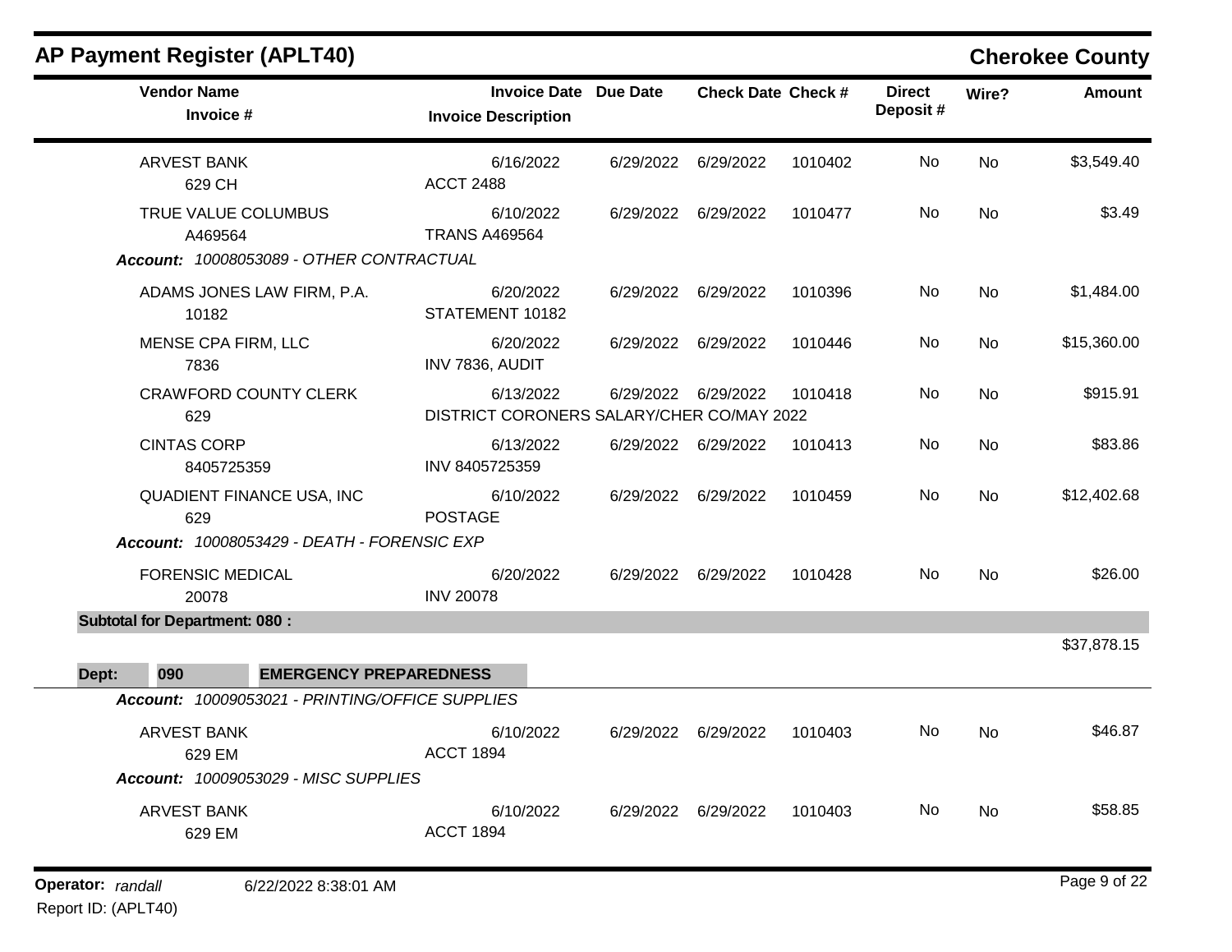|       |                                      | <b>AP Payment Register (APLT40)</b>                                     |                  |                                                            |           |                           |         |                           |           | <b>Cherokee County</b> |
|-------|--------------------------------------|-------------------------------------------------------------------------|------------------|------------------------------------------------------------|-----------|---------------------------|---------|---------------------------|-----------|------------------------|
|       | <b>Vendor Name</b><br>Invoice #      |                                                                         |                  | <b>Invoice Date Due Date</b><br><b>Invoice Description</b> |           | <b>Check Date Check #</b> |         | <b>Direct</b><br>Deposit# | Wire?     | <b>Amount</b>          |
|       |                                      | Account: 10009053072 - GAS, ELECTRIC, WATER                             |                  |                                                            |           |                           |         |                           |           |                        |
|       | 629                                  | HEARTLAND ELECTRIC COOPERATIVE INC                                      | ACCT 50891200    | 6/13/2022                                                  | 6/29/2022 | 6/29/2022                 | 1010432 | No                        | <b>No</b> | \$51.00                |
|       | <b>LIBERTY UTILITIES</b><br>629 EM   |                                                                         |                  | 6/15/2022<br>ACCT 122003-60-1                              | 6/29/2022 | 6/29/2022                 | 1010443 | No                        | No        | \$113.34               |
|       | <b>EVERGY</b><br>629                 |                                                                         |                  | 6/10/2022<br>ACCT 2457329745                               | 6/29/2022 | 6/29/2022                 | 1010425 | No                        | <b>No</b> | \$35.20                |
|       | <b>Subtotal for Department: 090:</b> |                                                                         |                  |                                                            |           |                           |         |                           |           |                        |
|       |                                      |                                                                         |                  |                                                            |           |                           |         |                           |           | \$305.26               |
| Dept: | 150                                  | <b>COMPUTER PROGRAMMING</b><br>Account: 10015053089 - OTHER CONTRACTUAL |                  |                                                            |           |                           |         |                           |           |                        |
|       | STRONGHOLD DATA<br>38700             |                                                                         | <b>INV 38700</b> | 6/13/2022                                                  | 6/29/2022 | 6/29/2022                 | 1010469 | No.                       | <b>No</b> | \$19.00                |
|       | <b>Subtotal for Department: 150:</b> |                                                                         |                  |                                                            |           |                           |         |                           |           |                        |
| Dept: | 170                                  | <b>JUVENILE DETENTION</b>                                               |                  |                                                            |           |                           |         |                           |           | \$19.00                |
|       |                                      | Account: 10017053089 - OTHER CONTRACTUAL                                |                  |                                                            |           |                           |         |                           |           |                        |
|       | 7084                                 | SEK REGIONAL JUVENILE DETENTION CTR                                     | <b>INV 7084</b>  | 6/20/2022                                                  | 6/29/2022 | 6/29/2022                 | 1010464 | No                        | <b>No</b> | \$7,340.00             |
|       | <b>Subtotal for Department: 170:</b> |                                                                         |                  |                                                            |           |                           |         |                           |           |                        |
|       |                                      |                                                                         |                  |                                                            |           |                           |         |                           |           | \$7,340.00             |
|       | <b>Subtotal for Fund: 100:</b>       |                                                                         |                  |                                                            |           |                           |         |                           |           |                        |
|       |                                      |                                                                         |                  |                                                            |           |                           |         |                           |           | \$68,219.35            |
| Fund: | 110                                  | <b>ROAD AND BRIDGE</b>                                                  |                  |                                                            |           |                           |         |                           |           |                        |
| Dept: | 000                                  | <b>NON-DEPARTMENTAL</b>                                                 |                  |                                                            |           |                           |         |                           |           |                        |
|       |                                      | Account: 11000053021 - PRINTING/OFFICE SUPPLIES                         |                  |                                                            |           |                           |         |                           |           |                        |

**Operator:** randall 6/22/2022 8:38:01 AM *Page 10 of 22* Report ID: (APLT40)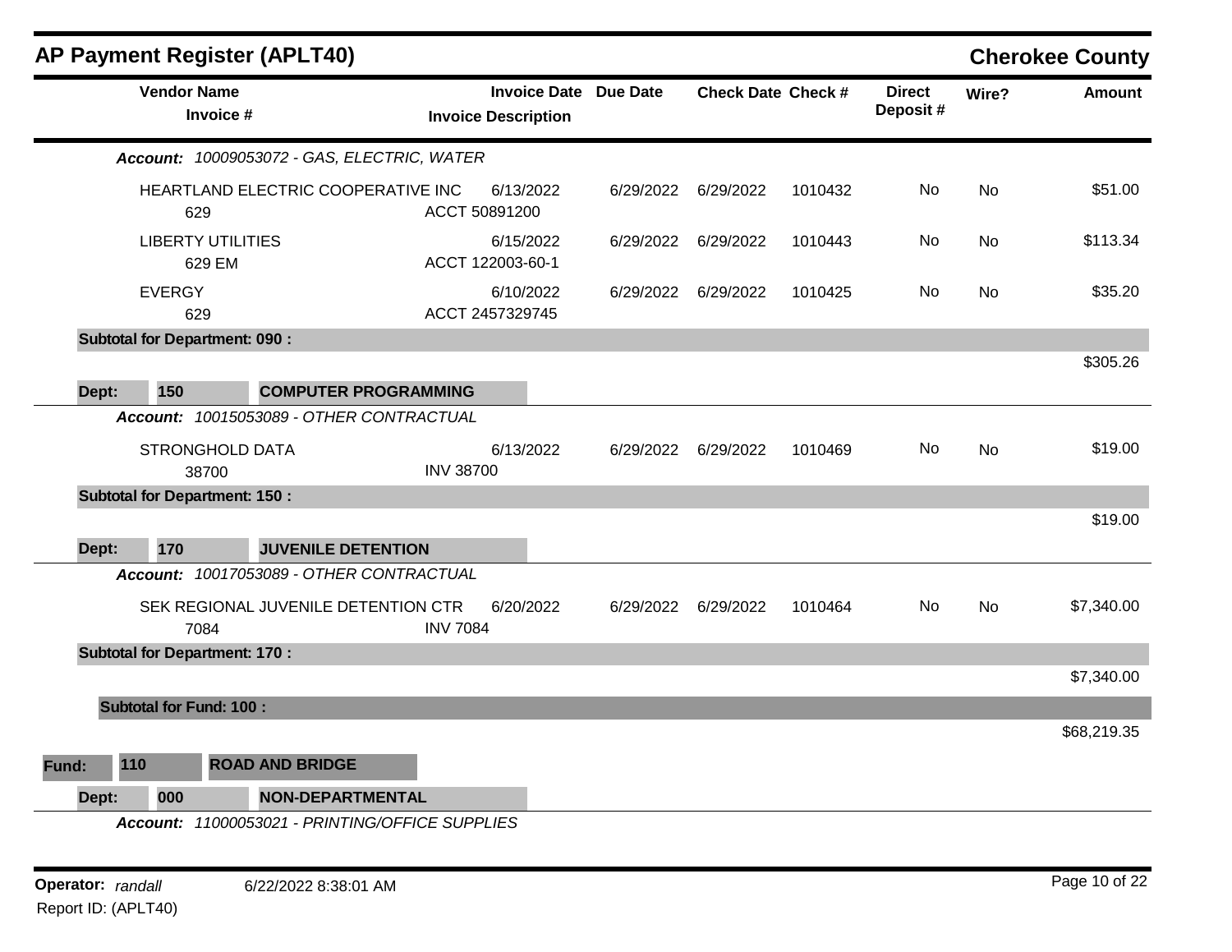| <b>Vendor Name</b><br>Invoice #                                                    | <b>Invoice Date Due Date</b><br><b>Invoice Description</b> | <b>Check Date Check #</b> |         | <b>Direct</b><br>Deposit# | Wire?     | <b>Amount</b> |
|------------------------------------------------------------------------------------|------------------------------------------------------------|---------------------------|---------|---------------------------|-----------|---------------|
| <b>ARVEST BANK</b><br>0619                                                         | 6/15/2022<br>ARVEST CODY                                   | 6/29/2022 6/29/2022       | 1010402 | No.                       | <b>No</b> | \$160.36      |
| <b>ARVEST BANK</b><br>0620<br>Account: 11000053022 - EMPLOYEE UNIFORMS/ACCESSORIES | 6/15/2022<br><b>ARVEST HIGHWAY</b>                         | 6/29/2022 6/29/2022       | 1010402 | No                        | <b>No</b> | \$1,171.85    |
| <b>CINTAS #459</b><br>4122291060                                                   | 6/14/2022<br>INVOICE# 4122291060                           | 6/29/2022 6/29/2022       | 1010412 | No                        | <b>No</b> | \$206.27      |
| <b>CINTAS #459</b><br>8405725359                                                   | 6/3/2022<br>INVOICE# 8405725359                            | 6/29/2022 6/29/2022       | 1010412 | No                        | No        | \$66.54       |
| CINTAS #459<br>4121614969<br>Account: 11000053031 - DIESEL FUEL                    | 6/7/2022<br>INVOICE# 4121614969                            | 6/29/2022 6/29/2022       | 1010412 | No                        | <b>No</b> | \$206.27      |
| <b>MFA OIL - JASPER</b><br>222186                                                  | 6/20/2022<br><b>INVOICE# 222186</b>                        | 6/29/2022 6/29/2022       | 1010449 | No                        | <b>No</b> | \$4,336.52    |
| <b>MFA OIL - JASPER</b><br>222185                                                  | 6/20/2022<br><b>INVOICE# 222185</b>                        | 6/29/2022 6/29/2022       | 1010449 | No                        | No        | \$3,181.05    |
| <b>MFA OIL - JASPER</b><br>222183                                                  | 6/20/2022<br><b>INVOICE# 222183</b>                        | 6/29/2022 6/29/2022       | 1010449 | No                        | <b>No</b> | \$4,466.07    |
| <b>MFA OIL - JASPER</b><br>222184                                                  | 6/20/2022<br><b>INVOICE# 222184</b>                        | 6/29/2022 6/29/2022       | 1010449 | No                        | <b>No</b> | \$4,373.74    |
| Account: 11000053032 - OIL/GREASE                                                  |                                                            |                           |         |                           |           |               |
| FROST OIL COMPANY<br>0282141<br>Account: 11000053033 - TIRES                       | 6/1/2022<br><b>INVOICE# 0282141</b>                        | 6/29/2022 6/29/2022       | 1010429 | No                        | <b>No</b> | \$65.77       |
| <b>BEACON TIRE</b><br>60073938                                                     | 6/7/2022<br><b>INVOICE# 60073938</b>                       | 6/29/2022 6/29/2022       | 1010406 | No                        | No        | \$500.92      |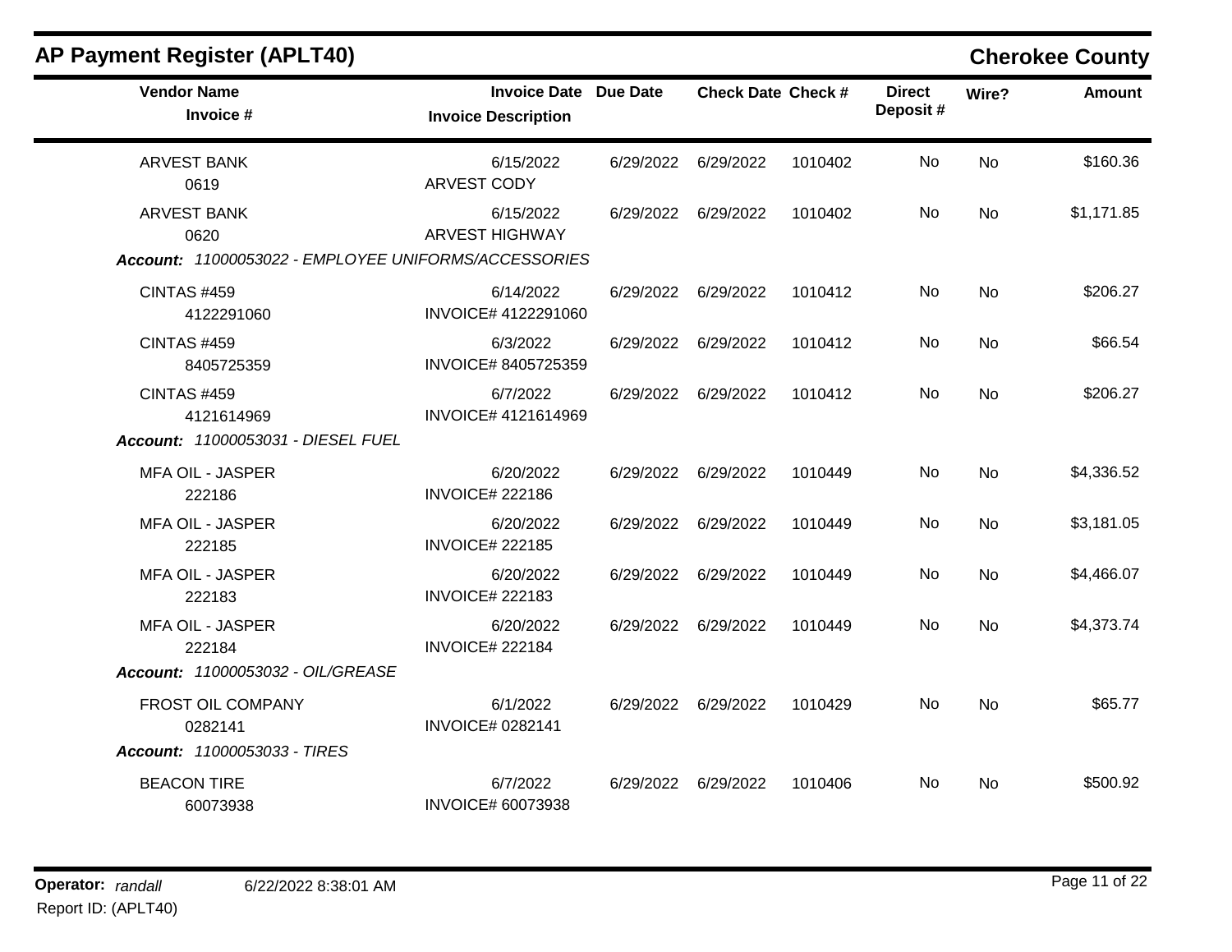| <b>AP Payment Register (APLT40)</b>                                         |                                                   |                 |                           |         |                           |       | <b>Cherokee County</b> |
|-----------------------------------------------------------------------------|---------------------------------------------------|-----------------|---------------------------|---------|---------------------------|-------|------------------------|
| <b>Vendor Name</b><br>Invoice #                                             | <b>Invoice Date</b><br><b>Invoice Description</b> | <b>Due Date</b> | <b>Check Date Check #</b> |         | <b>Direct</b><br>Deposit# | Wire? | <b>Amount</b>          |
| <b>BEACON TIRE</b><br>60074106<br>Account: 11000053042 - BREAKROOM SUPPLIES | 6/9/2022<br><b>INVOICE# 60074106</b>              | 6/29/2022       | 6/29/2022                 | 1010406 | No                        | No    | \$254.00               |
| <b>ARVEST BANK</b><br>0620                                                  | 6/15/2022<br><b>ARVEST HIGHWAY</b>                | 6/29/2022       | 6/29/2022                 | 1010402 | No                        | No    | \$575.56               |
| APPLEMARKET<br>0613                                                         | 6/13/2022<br>INVOICE# 0613                        | 6/29/2022       | 6/29/2022                 | 1010400 | No                        | No    | \$26.21                |
| DOLLAR GENERAL- REGIONS<br>0613                                             | 6/13/2022<br>INVOICE# 0613                        | 6/29/2022       | 6/29/2022                 | 1010421 | No                        | No    | \$9.00                 |
| Account: 11000053073 - ADMINISTRATION                                       |                                                   |                 |                           |         |                           |       |                        |
| <b>KISSTECH</b><br>2695                                                     | 6/15/2022<br>INVOICE# 2695                        | 6/29/2022       | 6/29/2022                 | 1010440 | No                        | No    | \$110.00               |
| <b>ARVEST BANK</b><br>0619                                                  | 6/15/2022<br>ARVEST CODY                          | 6/29/2022       | 6/29/2022                 | 1010402 | No                        | No    | \$394.30               |
| <b>ARVEST BANK</b><br>0620                                                  | 6/15/2022<br><b>ARVEST HIGHWAY</b>                | 6/29/2022       | 6/29/2022                 | 1010402 | No                        | No    | \$139.99               |
| Account: 11000053074 - UTILITIES/TELEPHONE BILLS                            |                                                   |                 |                           |         |                           |       |                        |
| <b>LIBERTY UTILITIES</b><br>0624                                            | 6/20/2022<br>0624                                 | 6/29/2022       | 6/29/2022                 | 1010443 | No                        | No    | \$611.08               |
| <b>LIBERTY UTILITIES</b><br>0625                                            | 6/20/2022<br>INVOICE# 0625                        | 6/29/2022       | 6/29/2022                 | 1010443 | No                        | No    | \$406.35               |
| Account: 11000053075 - DUES/SUBSCRIPTIONS                                   |                                                   |                 |                           |         |                           |       |                        |
| ARVEST BANK<br>0620                                                         | 6/15/2022<br><b>ARVEST HIGHWAY</b>                | 6/29/2022       | 6/29/2022                 | 1010402 | No                        | No    | \$16.19                |
| Account: 11000053079 - MACHINERY/EQUIPMENT                                  |                                                   |                 |                           |         |                           |       |                        |
| <b>FOLEY EQUIPMENT</b><br>200184932                                         | 6/2/2022<br>INVOICE# 200184932                    |                 | 6/29/2022 6/29/2022       | 1010427 | No                        | No    | \$123.86               |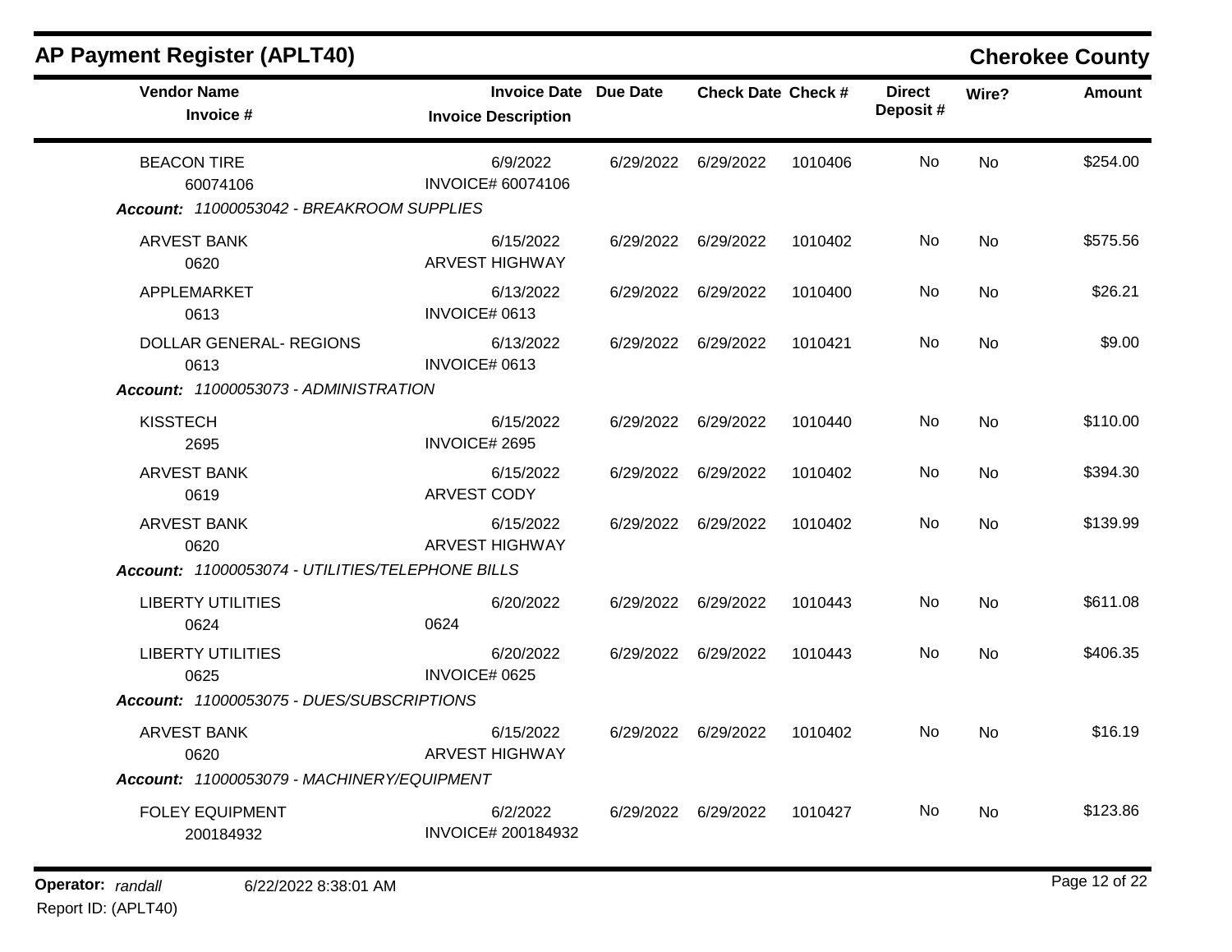| <b>Vendor Name</b><br>Invoice #                | Invoice Date Due Date<br><b>Invoice Description</b> |           | <b>Check Date Check #</b> |         | <b>Direct</b><br>Deposit# | Wire?     | <b>Amount</b> |
|------------------------------------------------|-----------------------------------------------------|-----------|---------------------------|---------|---------------------------|-----------|---------------|
| <b>GENERAL MACHINERY OF PITTSBURG</b><br>22455 | 5/31/2022<br><b>INVOICE# 22455</b>                  |           | 6/29/2022 6/29/2022       | 1010430 | No                        | <b>No</b> | \$91.42       |
| <b>GIRARD TARPS INC</b><br>0050499             | 6/6/2022<br><b>INVOICE# 0050499</b>                 |           | 6/29/2022 6/29/2022       | 1010431 | No                        | No        | \$640.00      |
| <b>GIRARD TARPS INC</b><br>0050769             | 6/9/2022<br><b>INVOICE# 0050769</b>                 |           | 6/29/2022 6/29/2022       | 1010431 | No                        | <b>No</b> | \$306.80      |
| <b>PTG</b><br>813024927                        | 6/8/2022<br><b>INVOICE# 813024927</b>               |           | 6/29/2022 6/29/2022       | 1010458 | No                        | No        | \$38.08       |
| JOHN FABICK TRACTOR CO<br>0445735              | 5/18/2022<br><b>INVOICE# 0445735</b>                |           | 6/29/2022 6/29/2022       | 1010437 | No                        | <b>No</b> | (\$224.45)    |
| <b>FOLEY EQUIPMENT</b><br>210098071            | 6/10/2022<br>INVOICE# 210098071                     |           | 6/29/2022 6/29/2022       | 1010427 | No                        | No        | \$124.12      |
| <b>ARVEST BANK</b><br>0620                     | 6/15/2022<br><b>ARVEST HIGHWAY</b>                  |           | 6/29/2022 6/29/2022       | 1010402 | No.                       | No        | \$180.29      |
| JOHN FABICK TRACTOR CO<br>0447837              | 6/13/2022<br><b>INVOICE# 0447837</b>                |           | 6/29/2022 6/29/2022       | 1010437 | No                        | <b>No</b> | \$138.42      |
| <b>GENERAL MACHINERY OF PITTSBURG</b><br>22594 | 6/20/2022<br><b>INVOICE# 22594</b>                  |           | 6/29/2022 6/29/2022       | 1010430 | No                        | <b>No</b> | \$9.11        |
| <b>ARVEST BANK</b><br>0619                     | 6/15/2022<br>ARVEST CODY                            |           | 6/29/2022 6/29/2022       | 1010402 | No                        | No        | \$181.42      |
| NATALINIS AUTOMOTIVE<br>807741                 | 6/3/2022<br><b>INVOICE# 807741</b>                  | 6/29/2022 | 6/29/2022                 | 1010452 | No                        | <b>No</b> | \$149.08      |
| NATALINIS AUTOMOTIVE<br>807976                 | 6/6/2022<br><b>INVOICE# 807976</b>                  |           | 6/29/2022 6/29/2022       | 1010452 | No                        | No        | \$26.47       |
| NATALINIS AUTOMOTIVE<br>808335                 | 6/9/2022<br><b>INVOICE# 808335</b>                  |           | 6/29/2022 6/29/2022       | 1010452 | No                        | <b>No</b> | \$11.99       |
| NATALINIS AUTOMOTIVE<br>808768                 | 6/14/2022<br><b>INVOICE# 808768</b>                 |           | 6/29/2022 6/29/2022       | 1010452 | No.                       | No        | \$9.99        |

**Operator:** randall 6/22/2022 8:38:01 AM **Page 13 of 22** 

### Report ID: (APLT40)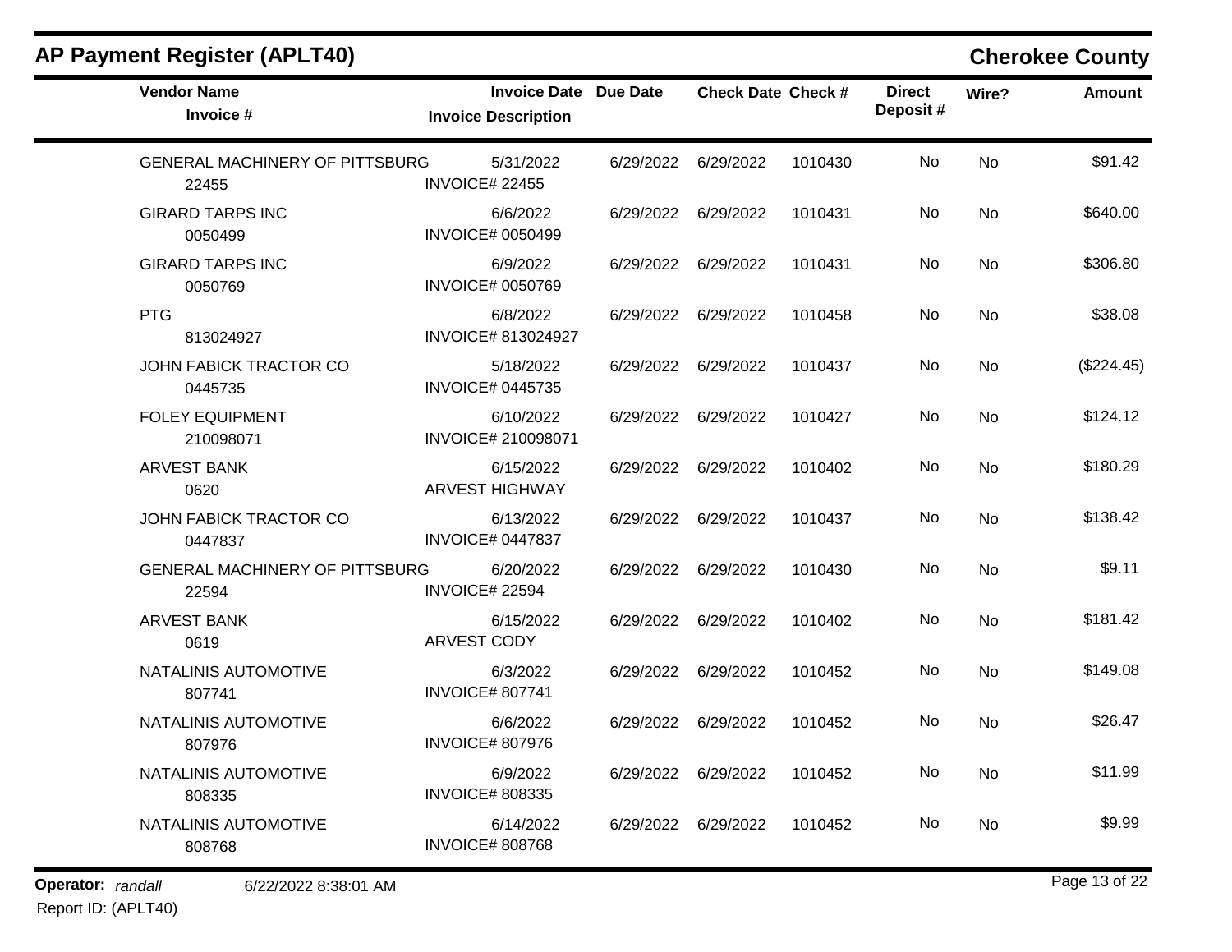| <b>Vendor Name</b><br>Invoice #                  | Invoice Date Due Date<br><b>Invoice Description</b> |                     | <b>Check Date Check #</b> |         | <b>Direct</b><br>Deposit# | Wire?     | <b>Amount</b> |
|--------------------------------------------------|-----------------------------------------------------|---------------------|---------------------------|---------|---------------------------|-----------|---------------|
| <b>HERITAGE TRACTOR</b><br>11550077              | 6/10/2022<br>INVOICE# 115500771082                  |                     | 6/29/2022 6/29/2022       | 1010435 | No                        | <b>No</b> | \$207.14      |
| JOHN FABICK TRACTOR CO<br>0446501                | 5/27/2022<br><b>INVOICE# 0446501</b>                | 6/29/2022 6/29/2022 |                           | 1010437 | No.                       | <b>No</b> | \$173.73      |
| <b>ROAD GROOM</b><br>R06G13M854A                 | 6/10/2022<br>INVOICE# R06G13M854A                   | 6/29/2022 6/29/2022 |                           | 1010461 | No                        | No        | \$162.78      |
| <b>BINSWANGER GLASS</b><br>545089694             | 6/20/2022<br><b>INVOICE# 545089694</b>              | 6/29/2022 6/29/2022 |                           | 1010407 | No.                       | No        | \$417.30      |
| FARMERS COOPERATIVE ASSOCIATION<br>329756        | 6/14/2022<br><b>INVOICE#329756</b>                  | 6/29/2022 6/29/2022 |                           | 1010426 | No                        | No        | \$14.99       |
| <b>FARMERS COOPERATIVE ASSOCIATION</b><br>329656 | 6/13/2022<br><b>INVOICE#329656</b>                  |                     | 6/29/2022 6/29/2022       | 1010426 | No                        | <b>No</b> | \$535.84      |
| <b>FARMERS COOPERATIVE ASSOCIATION</b><br>329623 | 6/13/2022<br><b>INVOICE#329623</b>                  | 6/29/2022 6/29/2022 |                           | 1010426 | No                        | No.       | \$59.99       |
| TRUE VALUE COLUMBUS<br>471126                    | 6/6/2022<br><b>INVOICE# 471126</b>                  |                     | 6/29/2022 6/29/2022       | 1010476 | No                        | <b>No</b> | \$14.38       |
| THE G.W. VAN KEPPEL COMPANY<br>0004372           | 6/9/2022<br><b>INVOICE# 0004372</b>                 |                     | 6/29/2022 6/29/2022       | 1010472 | No.                       | <b>No</b> | \$99.18       |
| <b>MIDWEST WHEEL</b><br>2837697-00               | 6/14/2022<br>INVOICE# 2837697-00                    | 6/29/2022 6/29/2022 |                           | 1010451 | No                        | No        | (\$252.84)    |
| <b>MIDWEST WHEEL</b><br>2837583-0                | 6/15/2022<br>INVOICE# 2837583-00                    | 6/29/2022 6/29/2022 |                           | 1010451 | No                        | <b>No</b> | \$103.12      |
| <b>MIDWEST WHEEL</b><br>2783888-00               | 6/8/2022<br>INVOICE# 2783888-00                     |                     | 6/29/2022 6/29/2022       | 1010451 | No                        | No        | \$1,434.16    |
| <b>MIDWEST WHEEL</b><br>2834165-00               | 6/13/2022<br>INVOICE# 2834165-00                    | 6/29/2022 6/29/2022 |                           | 1010451 | No.                       | No        | \$114.95      |
| <b>MIDWEST WHEEL</b><br>2803029-01               | 6/6/2022<br>INVOICE# 2803029-01                     | 6/29/2022 6/29/2022 |                           | 1010451 | No.                       | No        | \$683.43      |

# **Operator:** randall 6/22/2022 8:38:01 AM **Page 14 of 22**

Report ID: (APLT40)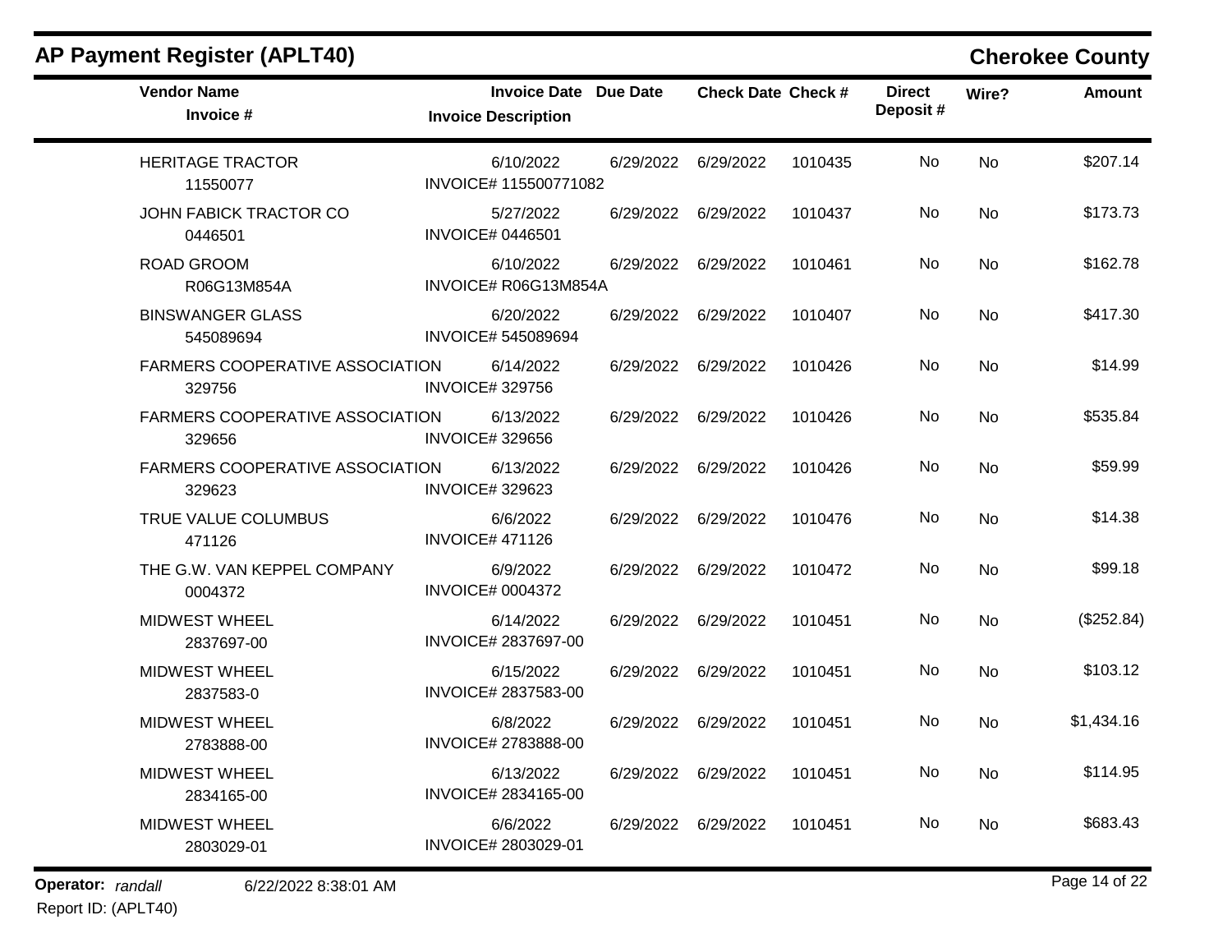| <b>AP Payment Register (APLT40)</b>                                                      |                                                            |           |                           |         |                           |           | <b>Cherokee County</b> |
|------------------------------------------------------------------------------------------|------------------------------------------------------------|-----------|---------------------------|---------|---------------------------|-----------|------------------------|
| <b>Vendor Name</b><br>Invoice #                                                          | <b>Invoice Date Due Date</b><br><b>Invoice Description</b> |           | <b>Check Date Check #</b> |         | <b>Direct</b><br>Deposit# | Wire?     | Amount                 |
| <b>MIDWEST WHEEL</b><br>2803029-00                                                       | 6/6/2022<br>INVOICE# 2803029-00                            |           | 6/29/2022 6/29/2022       | 1010451 | No                        | No        | \$1,099.78             |
| <b>MIDWEST WHEEL</b><br>2834166-00<br>Account: 11000053080 - MAINTENANCE/BLDGS & GROUNDS | 6/13/2022<br>INVOICE# 2834166-00                           | 6/29/2022 | 6/29/2022                 | 1010451 | No                        | <b>No</b> | \$29.91                |
| TRUE VALUE COLUMBUS<br>471874                                                            | 6/13/2022<br><b>INVOICE# 471874</b>                        |           | 6/29/2022 6/29/2022       | 1010476 | No                        | No        | \$1.52                 |
| <b>ARVEST BANK</b><br>0619                                                               | 6/15/2022<br><b>ARVEST CODY</b>                            |           | 6/29/2022 6/29/2022       | 1010402 | No                        | <b>No</b> | \$212.14               |
| TRUE VALUE COLUMBUS<br>24747                                                             | 6/7/2022<br>INVOICE# 24747                                 |           | 6/29/2022 6/29/2022       | 1010476 | No.                       | No        | \$12.58                |
| PARCOM, LLC<br>1537                                                                      | 6/9/2022<br><b>INVOICE#1537</b>                            | 6/29/2022 | 6/29/2022                 | 1010456 | No                        | No        | \$160.00               |
| <b>DOLLAR GENERAL- REGIONS</b><br>0609                                                   | 6/9/2022<br>INVOICE# 0609                                  |           | 6/29/2022 6/29/2022       | 1010421 | No                        | <b>No</b> | \$5.00                 |
| HUGHES PLUMBING AND CONTRACTING<br>5938                                                  | 6/15/2022<br>INVOICE# 5938                                 |           | 6/29/2022 6/29/2022       | 1010436 | No                        | No        | \$4,286.00             |
| <b>ARVEST BANK</b><br>0620                                                               | 6/15/2022<br><b>ARVEST HIGHWAY</b>                         |           | 6/29/2022 6/29/2022       | 1010402 | No                        | No        | \$17.46                |
| <b>Subtotal for Department: 000:</b>                                                     |                                                            |           |                           |         |                           |           |                        |
| <b>Subtotal for Fund: 110:</b>                                                           |                                                            |           |                           |         |                           |           | \$32,677.18            |
|                                                                                          |                                                            |           |                           |         |                           |           | \$32,677.18            |
| 130<br><b>NOXIOUS WEED</b><br>Fund:                                                      |                                                            |           |                           |         |                           |           |                        |
| Dept:<br>000<br><b>NON-DEPARTMENTAL</b>                                                  |                                                            |           |                           |         |                           |           |                        |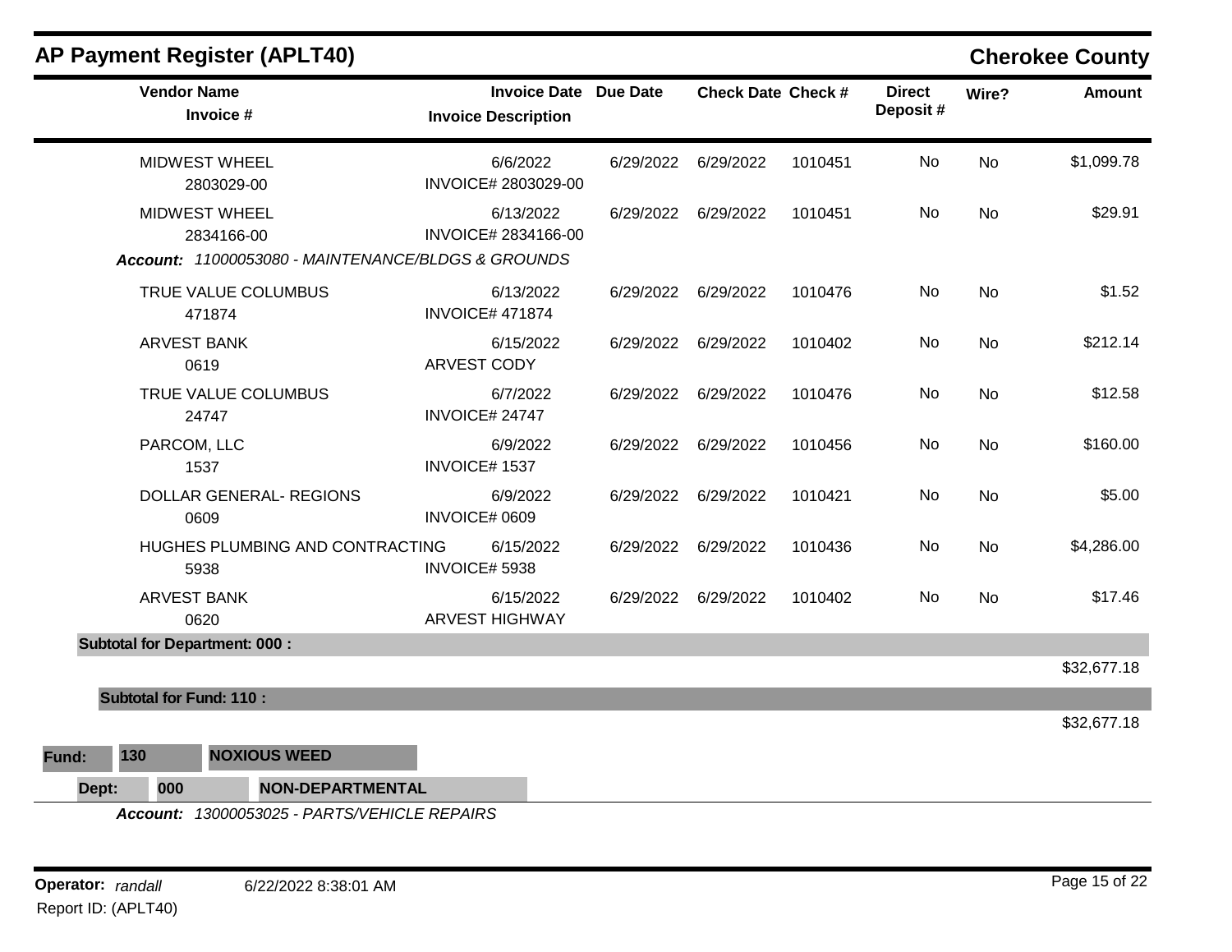|       | <b>Vendor Name</b>             | Invoice #                                       | <b>Invoice Date Due Date</b><br><b>Invoice Description</b> | <b>Check Date Check #</b> |         | <b>Direct</b><br>Deposit# | Wire?     | <b>Amount</b> |
|-------|--------------------------------|-------------------------------------------------|------------------------------------------------------------|---------------------------|---------|---------------------------|-----------|---------------|
|       | <b>ARVEST BANK</b><br>629      |                                                 | 6/10/2022<br><b>ACCT 9561</b>                              | 6/29/2022 6/29/2022       | 1010402 | No                        | <b>No</b> | \$126.80      |
|       |                                | Account: 13000053141 - CHEMICALS                |                                                            |                           |         |                           |           |               |
|       |                                | VAN DIEST SUPPLY CO<br>228913                   | 6/10/2022<br><b>INV 228913</b>                             | 6/29/2022 6/29/2022       | 1010480 | No                        | No        | \$2,207.50    |
|       |                                | VAN DIEST SUPPLY CO<br>229021                   | 6/10/2022<br><b>INV 229021</b>                             | 6/29/2022 6/29/2022       | 1010480 | No                        | No        | \$2,754.50    |
|       | 629                            | NUTRIEN AG SOLUTIONS                            | 6/10/2022<br><b>CHEMICAL</b>                               | 6/29/2022 6/29/2022       | 1010455 | No                        | <b>No</b> | \$3,548.00    |
|       |                                | <b>Subtotal for Department: 000:</b>            |                                                            |                           |         |                           |           |               |
|       |                                |                                                 |                                                            |                           |         |                           |           | \$8,636.80    |
|       | <b>Subtotal for Fund: 130:</b> |                                                 |                                                            |                           |         |                           |           | \$8,636.80    |
| Fund: | 140                            | <b>HEALTH</b>                                   |                                                            |                           |         |                           |           |               |
| Dept: | 000                            | <b>NON-DEPARTMENTAL</b>                         |                                                            |                           |         |                           |           |               |
|       |                                | Account: 14000053021 - PRINTING/OFFICE SUPPLIES |                                                            |                           |         |                           |           |               |
|       |                                | <b>HENRY KRAFT INC</b><br>423802                | 6/20/2022<br><b>INV 423802</b>                             | 6/29/2022 6/29/2022       | 1010433 | No                        | <b>No</b> | \$424.58      |
|       |                                | Account: 14000053025 - PARTS/VEHICLE REPAIRS    |                                                            |                           |         |                           |           |               |
|       | <b>WEX BANK</b>                | 81257002                                        | 6/16/2022<br>INV 81257002                                  | 6/29/2022 6/29/2022       | 1010484 | No                        | No        | \$54.00       |
|       |                                | Account: 14000053076 - PROFESSIONAL SERVICES    |                                                            |                           |         |                           |           |               |
|       | <b>MCCARTY'S</b>               | P1497700                                        | 6/16/2022<br><b>INV P1497700</b>                           | 6/29/2022 6/29/2022       | 1010445 | No                        | <b>No</b> | \$1,795.00    |
|       |                                | <b>Subtotal for Department: 000:</b>            |                                                            |                           |         |                           |           |               |
|       |                                |                                                 |                                                            |                           |         |                           |           | 42 273 58     |

\$2,273.58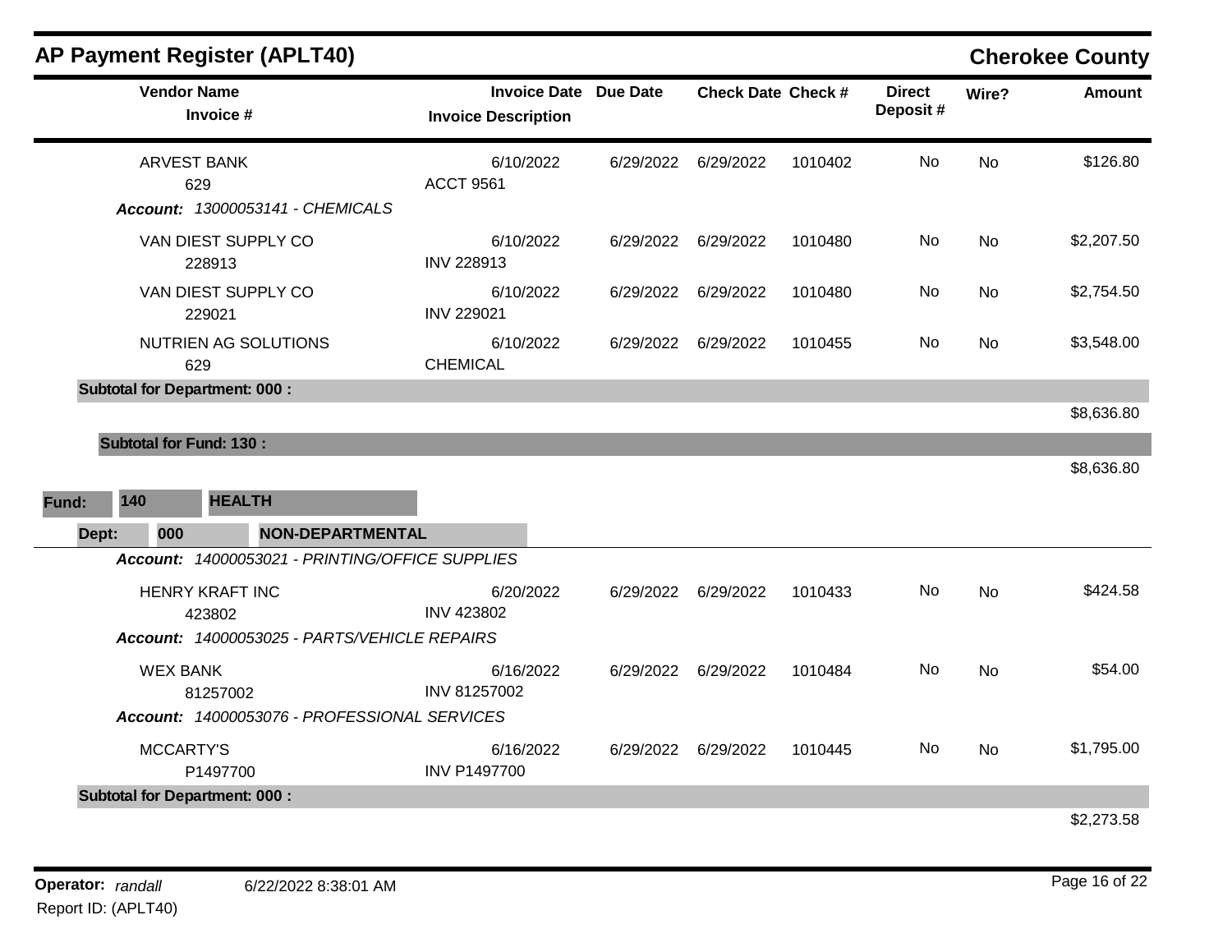|       |                                | <b>AP Payment Register (APLT40)</b>                                                    |                                                            |           |                           |         |                           |           | <b>Cherokee County</b> |
|-------|--------------------------------|----------------------------------------------------------------------------------------|------------------------------------------------------------|-----------|---------------------------|---------|---------------------------|-----------|------------------------|
|       | <b>Vendor Name</b>             | Invoice #                                                                              | <b>Invoice Date Due Date</b><br><b>Invoice Description</b> |           | <b>Check Date Check #</b> |         | <b>Direct</b><br>Deposit# | Wire?     | <b>Amount</b>          |
|       | <b>Subtotal for Fund: 140:</b> |                                                                                        |                                                            |           |                           |         |                           |           |                        |
|       |                                |                                                                                        |                                                            |           |                           |         |                           |           | \$2,273.58             |
| Fund: | 160                            | <b>DIRECT ELECTION</b>                                                                 |                                                            |           |                           |         |                           |           |                        |
| Dept: | 000                            | <b>NON-DEPARTMENTAL</b>                                                                |                                                            |           |                           |         |                           |           |                        |
|       |                                | Account: 16000053021 - PRINTING/OFFICE SUPPLIES                                        |                                                            |           |                           |         |                           |           |                        |
|       |                                | ELECTION SYSTEMS & SOFTWARE<br>CD2030676                                               | 6/10/2022<br><b>INV CD2030676</b>                          |           | 6/29/2022 6/29/2022       | 1010422 | No.                       | No.       | \$39.95                |
|       |                                | ELECTION SYSTEMS & SOFTWARE<br>CD2028863<br>Account: 16000053023 - EMPLOYEE FOOD/MEALS | 6/10/2022<br><b>INV CD2028863</b>                          |           | 6/29/2022 6/29/2022       | 1010422 | No                        | <b>No</b> | \$585.71               |
|       | <b>ARVEST BANK</b>             | 629 EL                                                                                 | 6/10/2022<br><b>ACCT 1886</b>                              | 6/29/2022 | 6/29/2022                 | 1010403 | No.                       | <b>No</b> | \$54.56                |
|       | <b>ARVEST BANK</b>             | 629 EL1                                                                                | 6/10/2022<br><b>ACCT 7658</b>                              |           | 6/29/2022 6/29/2022       | 1010403 | No.                       | <b>No</b> | \$13.25                |
|       |                                | Account: 16000053077 - HOTEL RENTALS                                                   |                                                            |           |                           |         |                           |           |                        |
|       | <b>ARVEST BANK</b>             | 629 EL                                                                                 | 6/10/2022<br><b>ACCT 1886</b>                              |           | 6/29/2022 6/29/2022       | 1010403 | No                        | No        | \$329.73               |
|       |                                | Account: 16000053078 - LEGAL PRINTING/ADVERTISING                                      |                                                            |           |                           |         |                           |           |                        |
|       |                                | <b>COLUMBUS NEWS REPORT</b><br>629 EL                                                  | 6/20/2022<br><b>LEGAL/CANVASS DATE</b>                     |           | 6/29/2022 6/29/2022       | 1010417 | No                        | <b>No</b> | \$16.00                |
|       |                                | <b>COLUMBUS NEWS REPORT</b><br>629                                                     | 6/20/2022<br>LEGAL/NOTICE PRIMARY ELECTION                 |           | 6/29/2022 6/29/2022       | 1010417 | No.                       | <b>No</b> | \$40.00                |
|       |                                | <b>Subtotal for Department: 000:</b>                                                   |                                                            |           |                           |         |                           |           | \$1,079.20             |
|       | <b>Subtotal for Fund: 160:</b> |                                                                                        |                                                            |           |                           |         |                           |           |                        |
|       |                                |                                                                                        |                                                            |           |                           |         |                           |           |                        |

\$1,079.20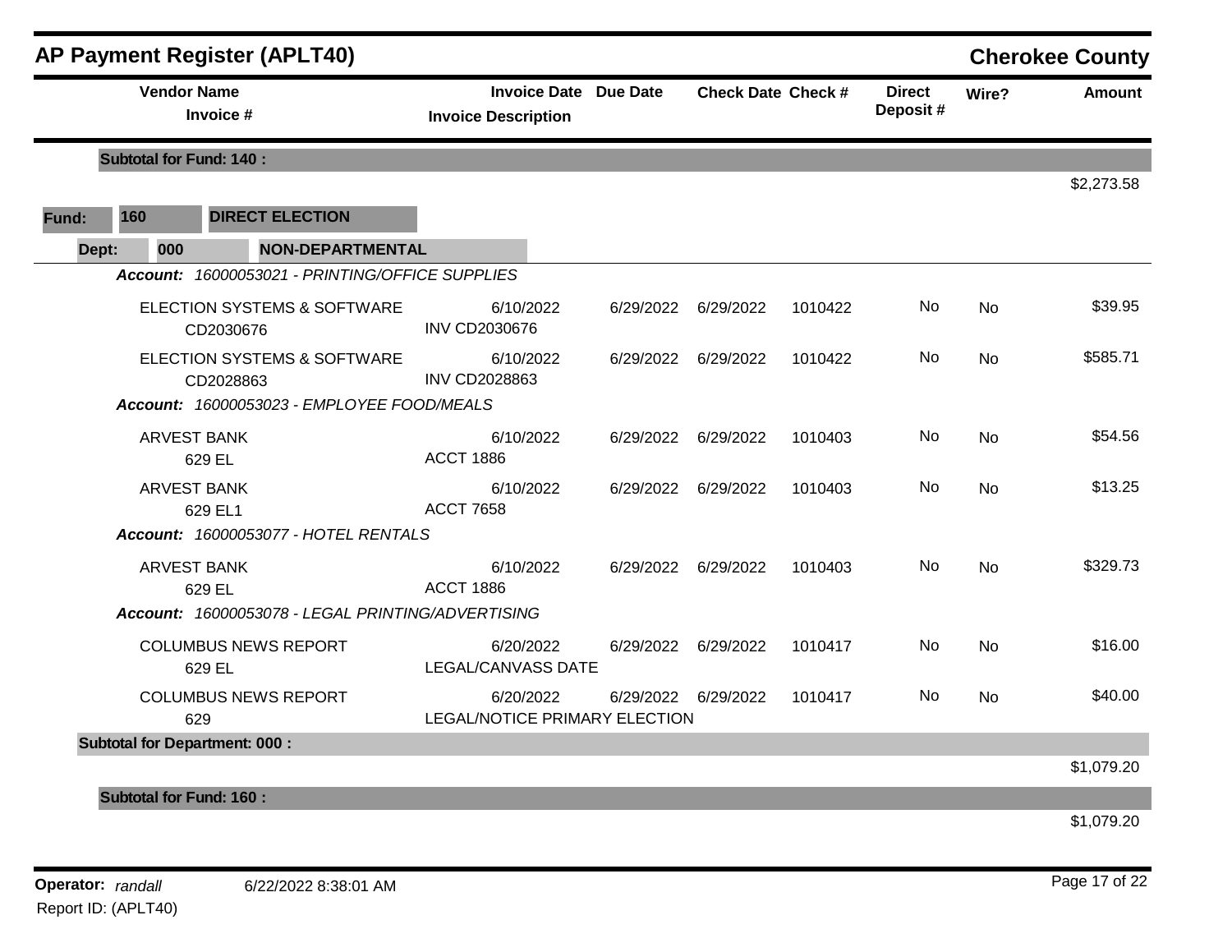|                   |                     | <b>AP Payment Register (APLT40)</b>                                |                                                            |           |                           |         |                            |       | <b>Cherokee County</b> |
|-------------------|---------------------|--------------------------------------------------------------------|------------------------------------------------------------|-----------|---------------------------|---------|----------------------------|-------|------------------------|
|                   |                     | <b>Vendor Name</b><br>Invoice #                                    | <b>Invoice Date Due Date</b><br><b>Invoice Description</b> |           | <b>Check Date Check #</b> |         | <b>Direct</b><br>Deposit # | Wire? | <b>Amount</b>          |
| Fund:             | 190                 | <b>SPECIAL BRIDGE BUILDIN</b>                                      |                                                            |           |                           |         |                            |       |                        |
| Dept:             | 000                 | <b>NON-DEPARTMENTAL</b>                                            |                                                            |           |                           |         |                            |       |                        |
|                   |                     | Account: 19000053089 - OTHER CONTRACTUAL                           |                                                            |           |                           |         |                            |       |                        |
|                   |                     | Kirkham Michael & Associates<br>58344                              | 6/15/2022<br>INVOICE# 58344                                | 6/29/2022 | 6/29/2022                 | 1010439 | No                         | No    | \$12,908.52            |
|                   |                     | Kirkham Michael & Associates<br>58426                              | 6/16/2022<br>INVOICE# 58426                                | 6/29/2022 | 6/29/2022                 | 1010439 | No                         | No    | \$1,097.09             |
|                   |                     | <b>Subtotal for Department: 000:</b>                               |                                                            |           |                           |         |                            |       |                        |
|                   |                     |                                                                    |                                                            |           |                           |         |                            |       | \$14,005.61            |
|                   |                     | <b>Subtotal for Fund: 190:</b>                                     |                                                            |           |                           |         |                            |       | \$14,005.61            |
| Fund:             | 224                 | <b>CHEROKEE COUNTY 911</b>                                         |                                                            |           |                           |         |                            |       |                        |
| Dept:             | 000                 | <b>NON-DEPARTMENTAL</b>                                            |                                                            |           |                           |         |                            |       |                        |
|                   |                     | Account: 22400053300 - MISC PAID OUT                               |                                                            |           |                           |         |                            |       |                        |
|                   |                     | <b>ARVEST BANK</b><br>629 911                                      | 6/10/2022<br><b>ACCT 8618</b>                              | 6/29/2022 | 6/29/2022                 | 1010403 | No                         | No    | \$254.26               |
|                   |                     | <b>Subtotal for Department: 000:</b>                               |                                                            |           |                           |         |                            |       |                        |
|                   |                     |                                                                    |                                                            |           |                           |         |                            |       | \$254.26               |
|                   |                     | <b>Subtotal for Fund: 224:</b>                                     |                                                            |           |                           |         |                            |       |                        |
| Fund:             | 230                 | <b>APPRAISER COSTS</b>                                             |                                                            |           |                           |         |                            |       | \$254.26               |
| Dept:             | 000                 | NON-DEPARTMENTAL                                                   |                                                            |           |                           |         |                            |       |                        |
|                   |                     | Account: 23000053021 - PRINTING/OFFICE SUPPLIES                    |                                                            |           |                           |         |                            |       |                        |
|                   |                     | ARVEST BANK<br>629 AP<br>Account: 23000053075 - DUES/SUBSCRIPTIONS | 6/10/2022<br><b>ACCT 5472</b>                              | 6/29/2022 | 6/29/2022                 | 1010403 | No                         | No    | \$130.18               |
| Operator: randall | Report ID: (APLT40) | 6/22/2022 8:38:01 AM                                               |                                                            |           |                           |         |                            |       | Page 18 of 22          |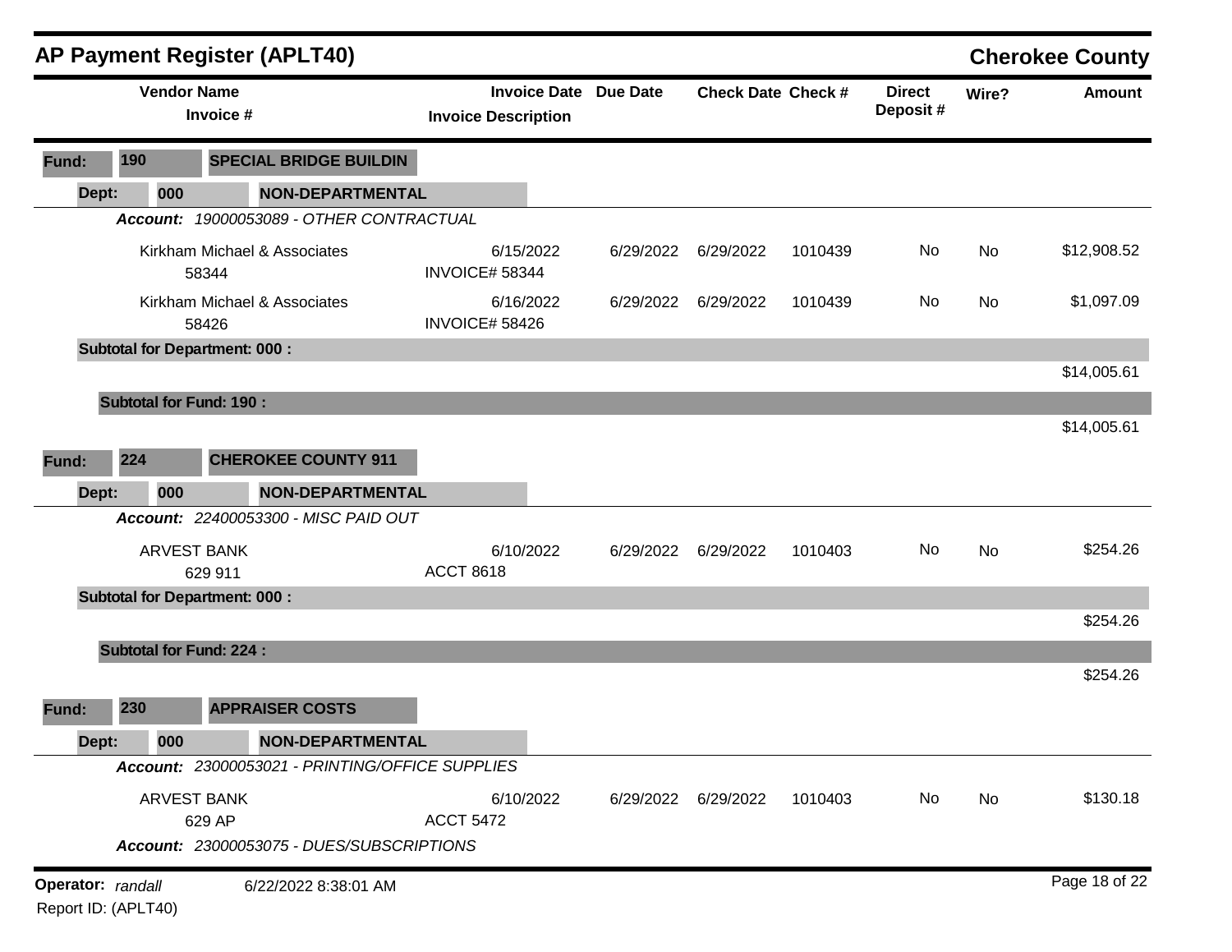|              |                                      | <b>AP Payment Register (APLT40)</b>                                                                      |                  |                                                            |           |                             |         |                           |       | <b>Cherokee County</b> |
|--------------|--------------------------------------|----------------------------------------------------------------------------------------------------------|------------------|------------------------------------------------------------|-----------|-----------------------------|---------|---------------------------|-------|------------------------|
|              | <b>Vendor Name</b><br>Invoice #      |                                                                                                          |                  | <b>Invoice Date Due Date</b><br><b>Invoice Description</b> |           | <b>Check Date Check #</b>   |         | <b>Direct</b><br>Deposit# | Wire? | <b>Amount</b>          |
|              | <b>ARVEST BANK</b><br>629 APP        |                                                                                                          | <b>ACCT 3196</b> | 6/10/2022                                                  | 6/29/2022 | 6/29/2022                   | 1010403 | No                        | No    | \$381.49               |
|              | <b>Subtotal for Department: 000:</b> |                                                                                                          |                  |                                                            |           |                             |         |                           |       | \$511.67               |
|              | <b>Subtotal for Fund: 230:</b>       |                                                                                                          |                  |                                                            |           |                             |         |                           |       |                        |
| 260<br>Fund: |                                      | <b>EMPLOYEE BENEFITS</b>                                                                                 |                  |                                                            |           |                             |         |                           |       | \$511.67               |
| Dept:        | 000                                  | <b>NON-DEPARTMENTAL</b>                                                                                  |                  |                                                            |           |                             |         |                           |       |                        |
|              | 10908                                | Account: 26000053005 - EMPLOYEE BENEFITS<br>MARQUEE HEALTH LLC<br>Account: 26000053215 - MERITAIN HEALTH | <b>INV 10908</b> | 6/20/2022                                                  | 6/29/2022 | 6/29/2022                   | 1010444 | No                        | No    | \$107.00               |
|              | <b>MERITAIN HEALTH</b><br>629        |                                                                                                          |                  | 6/20/2022<br>GROUP 02438, CHEROKEE CO, JULY 2022           |           | 6/29/2022 6/29/2022         | 1010448 | No                        | No    | \$36,990.82            |
|              | <b>Subtotal for Department: 000:</b> |                                                                                                          |                  |                                                            |           |                             |         |                           |       |                        |
|              |                                      |                                                                                                          |                  |                                                            |           |                             |         |                           |       | \$37,097.82            |
| 330<br>Fund: | <b>Subtotal for Fund: 260:</b>       | <b>SEWER DISTRICT#1 OPER</b>                                                                             |                  |                                                            |           |                             |         |                           |       | \$37,097.82            |
| Dept:        | 000                                  | <b>NON-DEPARTMENTAL</b>                                                                                  |                  |                                                            |           |                             |         |                           |       |                        |
|              |                                      | Account: 33000053002 - SALARIES                                                                          |                  |                                                            |           |                             |         |                           |       |                        |
|              | <b>CENTURYLINK</b><br>0522           |                                                                                                          | INVOICE# 0522    | 6/17/2022                                                  |           | 6/29/2022 6/29/2022 1010409 |         |                           | No No | \$405.42               |
|              | <b>KDHE</b><br>2022                  |                                                                                                          | 2022             | 6/17/2022                                                  |           | 6/29/2022 6/29/2022 1010438 |         | No                        | No    | \$185.00               |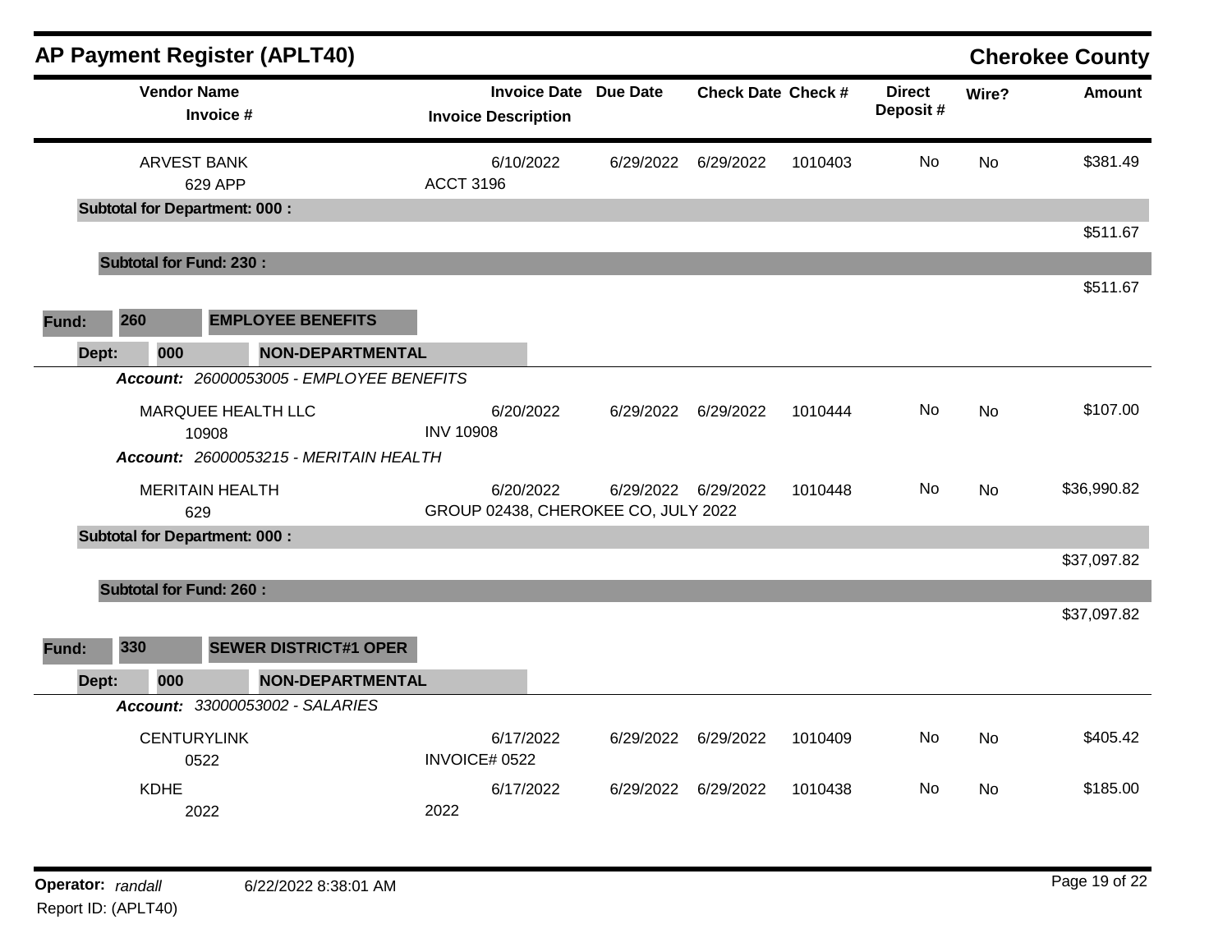| <b>Vendor Name</b><br><b>Invoice Date Due Date</b><br><b>Direct</b><br><b>Check Date Check #</b><br>Wire?<br>Deposit #<br>Invoice #<br><b>Invoice Description</b><br><b>Subtotal for Department: 000:</b><br><b>Subtotal for Fund: 330:</b><br>440<br><b>SPECIAL ALCOHOL PROG</b><br>Fund:<br><b>NON-DEPARTMENTAL</b><br>Dept:<br>000<br>Account: 44000053300 - MISC PAID OUT<br>SPRING RIVER WELLNESS CENTER<br>6/10/2022<br>6/29/2022 6/29/2022<br>No<br>No<br>1010468<br>QUARTERLY DISTRIBUTON/ALCOHOL<br>629<br><b>Subtotal for Department: 000:</b><br><b>Subtotal for Fund: 440:</b><br>460<br><b>VIN</b><br>Fund:<br>000<br><b>NON-DEPARTMENTAL</b><br>Dept:<br>Account: 46000053300 - MISC PAID OUT<br>No<br><b>ARVEST BANK</b><br>6/10/2022<br>6/29/2022<br>6/29/2022<br>No<br>1010403<br><b>ACCT 8604</b><br>629 SH2<br>No<br>NEWEGG BUSINESS, INC<br>6/10/2022<br>6/29/2022<br>6/29/2022<br>1010454<br>No<br>INV 1303791243<br>1303791243<br>NEWEGG BUSINESS, INC<br>6/10/2022<br>6/29/2022<br>6/29/2022<br>1010454<br>No<br>No<br>INV 1303791747<br>1303791747<br><b>Subtotal for Department: 000:</b><br><b>Subtotal for Fund: 460:</b> |  | <b>AP Payment Register (APLT40)</b> |  |  |  | <b>Cherokee County</b> |
|------------------------------------------------------------------------------------------------------------------------------------------------------------------------------------------------------------------------------------------------------------------------------------------------------------------------------------------------------------------------------------------------------------------------------------------------------------------------------------------------------------------------------------------------------------------------------------------------------------------------------------------------------------------------------------------------------------------------------------------------------------------------------------------------------------------------------------------------------------------------------------------------------------------------------------------------------------------------------------------------------------------------------------------------------------------------------------------------------------------------------------------------------|--|-------------------------------------|--|--|--|------------------------|
|                                                                                                                                                                                                                                                                                                                                                                                                                                                                                                                                                                                                                                                                                                                                                                                                                                                                                                                                                                                                                                                                                                                                                      |  |                                     |  |  |  | <b>Amount</b>          |
|                                                                                                                                                                                                                                                                                                                                                                                                                                                                                                                                                                                                                                                                                                                                                                                                                                                                                                                                                                                                                                                                                                                                                      |  |                                     |  |  |  | \$590.42               |
|                                                                                                                                                                                                                                                                                                                                                                                                                                                                                                                                                                                                                                                                                                                                                                                                                                                                                                                                                                                                                                                                                                                                                      |  |                                     |  |  |  |                        |
|                                                                                                                                                                                                                                                                                                                                                                                                                                                                                                                                                                                                                                                                                                                                                                                                                                                                                                                                                                                                                                                                                                                                                      |  |                                     |  |  |  | \$590.42               |
|                                                                                                                                                                                                                                                                                                                                                                                                                                                                                                                                                                                                                                                                                                                                                                                                                                                                                                                                                                                                                                                                                                                                                      |  |                                     |  |  |  |                        |
|                                                                                                                                                                                                                                                                                                                                                                                                                                                                                                                                                                                                                                                                                                                                                                                                                                                                                                                                                                                                                                                                                                                                                      |  |                                     |  |  |  |                        |
|                                                                                                                                                                                                                                                                                                                                                                                                                                                                                                                                                                                                                                                                                                                                                                                                                                                                                                                                                                                                                                                                                                                                                      |  |                                     |  |  |  | \$2,958.78             |
|                                                                                                                                                                                                                                                                                                                                                                                                                                                                                                                                                                                                                                                                                                                                                                                                                                                                                                                                                                                                                                                                                                                                                      |  |                                     |  |  |  |                        |
|                                                                                                                                                                                                                                                                                                                                                                                                                                                                                                                                                                                                                                                                                                                                                                                                                                                                                                                                                                                                                                                                                                                                                      |  |                                     |  |  |  | \$2,958.78             |
|                                                                                                                                                                                                                                                                                                                                                                                                                                                                                                                                                                                                                                                                                                                                                                                                                                                                                                                                                                                                                                                                                                                                                      |  |                                     |  |  |  | \$2,958.78             |
|                                                                                                                                                                                                                                                                                                                                                                                                                                                                                                                                                                                                                                                                                                                                                                                                                                                                                                                                                                                                                                                                                                                                                      |  |                                     |  |  |  |                        |
|                                                                                                                                                                                                                                                                                                                                                                                                                                                                                                                                                                                                                                                                                                                                                                                                                                                                                                                                                                                                                                                                                                                                                      |  |                                     |  |  |  |                        |
|                                                                                                                                                                                                                                                                                                                                                                                                                                                                                                                                                                                                                                                                                                                                                                                                                                                                                                                                                                                                                                                                                                                                                      |  |                                     |  |  |  | \$120.00               |
|                                                                                                                                                                                                                                                                                                                                                                                                                                                                                                                                                                                                                                                                                                                                                                                                                                                                                                                                                                                                                                                                                                                                                      |  |                                     |  |  |  | \$299.98               |
|                                                                                                                                                                                                                                                                                                                                                                                                                                                                                                                                                                                                                                                                                                                                                                                                                                                                                                                                                                                                                                                                                                                                                      |  |                                     |  |  |  | \$699.00               |
|                                                                                                                                                                                                                                                                                                                                                                                                                                                                                                                                                                                                                                                                                                                                                                                                                                                                                                                                                                                                                                                                                                                                                      |  |                                     |  |  |  |                        |
|                                                                                                                                                                                                                                                                                                                                                                                                                                                                                                                                                                                                                                                                                                                                                                                                                                                                                                                                                                                                                                                                                                                                                      |  |                                     |  |  |  | \$1,118.98             |
|                                                                                                                                                                                                                                                                                                                                                                                                                                                                                                                                                                                                                                                                                                                                                                                                                                                                                                                                                                                                                                                                                                                                                      |  |                                     |  |  |  | \$1,118.98             |
| Operator: randall<br>6/22/2022 8:38:01 AM                                                                                                                                                                                                                                                                                                                                                                                                                                                                                                                                                                                                                                                                                                                                                                                                                                                                                                                                                                                                                                                                                                            |  |                                     |  |  |  | Page 20 of 22          |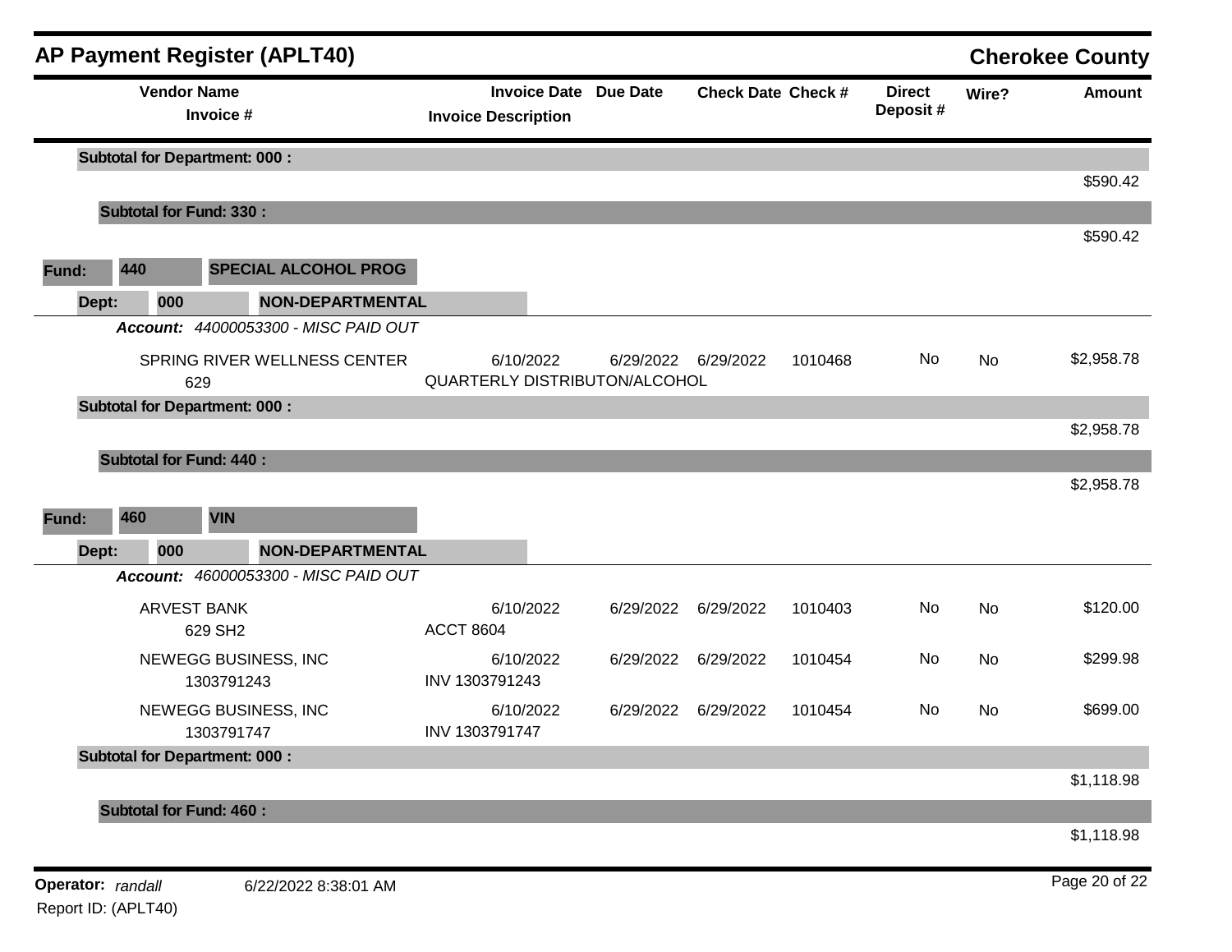|       |     |                    |                                      | <b>AP Payment Register (APLT40)</b>         |                            |           |                              |                           |         |                                   |           | <b>Cherokee County</b> |
|-------|-----|--------------------|--------------------------------------|---------------------------------------------|----------------------------|-----------|------------------------------|---------------------------|---------|-----------------------------------|-----------|------------------------|
|       |     | <b>Vendor Name</b> | Invoice #                            |                                             | <b>Invoice Description</b> |           | <b>Invoice Date Due Date</b> | <b>Check Date Check #</b> |         | <b>Direct</b><br>Deposit#         | Wire?     | <b>Amount</b>          |
| Fund: | 490 |                    |                                      | <b>SPECIAL LAW ENFORCEM</b>                 |                            |           |                              |                           |         |                                   |           |                        |
| Dept: |     | 000                |                                      | <b>NON-DEPARTMENTAL</b>                     |                            |           |                              |                           |         |                                   |           |                        |
|       |     |                    |                                      | <b>Account: 49000053300 - MISC PAID OUT</b> |                            |           |                              |                           |         |                                   |           |                        |
|       |     |                    | <b>ARVEST BANK</b><br>629 SH2        |                                             | <b>ACCT 8604</b>           | 6/10/2022 | 6/29/2022                    | 6/29/2022                 | 1010403 | No                                | <b>No</b> | \$605.74               |
|       |     |                    | <b>ARVEST BANK</b><br>629 SH1        |                                             | <b>ACCT 1746</b>           | 6/10/2022 | 6/29/2022                    | 6/29/2022                 | 1010403 | No                                | <b>No</b> | \$48.24                |
|       |     |                    | <b>Subtotal for Department: 000:</b> |                                             |                            |           |                              |                           |         |                                   |           |                        |
|       |     |                    |                                      |                                             |                            |           |                              |                           |         |                                   |           | \$653.98               |
|       |     |                    | <b>Subtotal for Fund: 490:</b>       |                                             |                            |           |                              |                           |         |                                   |           |                        |
|       |     |                    |                                      |                                             |                            |           |                              |                           |         |                                   |           | \$653.98               |
|       |     |                    |                                      |                                             |                            |           |                              |                           |         | Total for Bank 1 Account 1120298: |           | \$170,077.63           |
|       |     |                    |                                      |                                             |                            |           |                              |                           | *****   | <b>Total Invoices Paid:</b>       |           | \$170,077.63           |